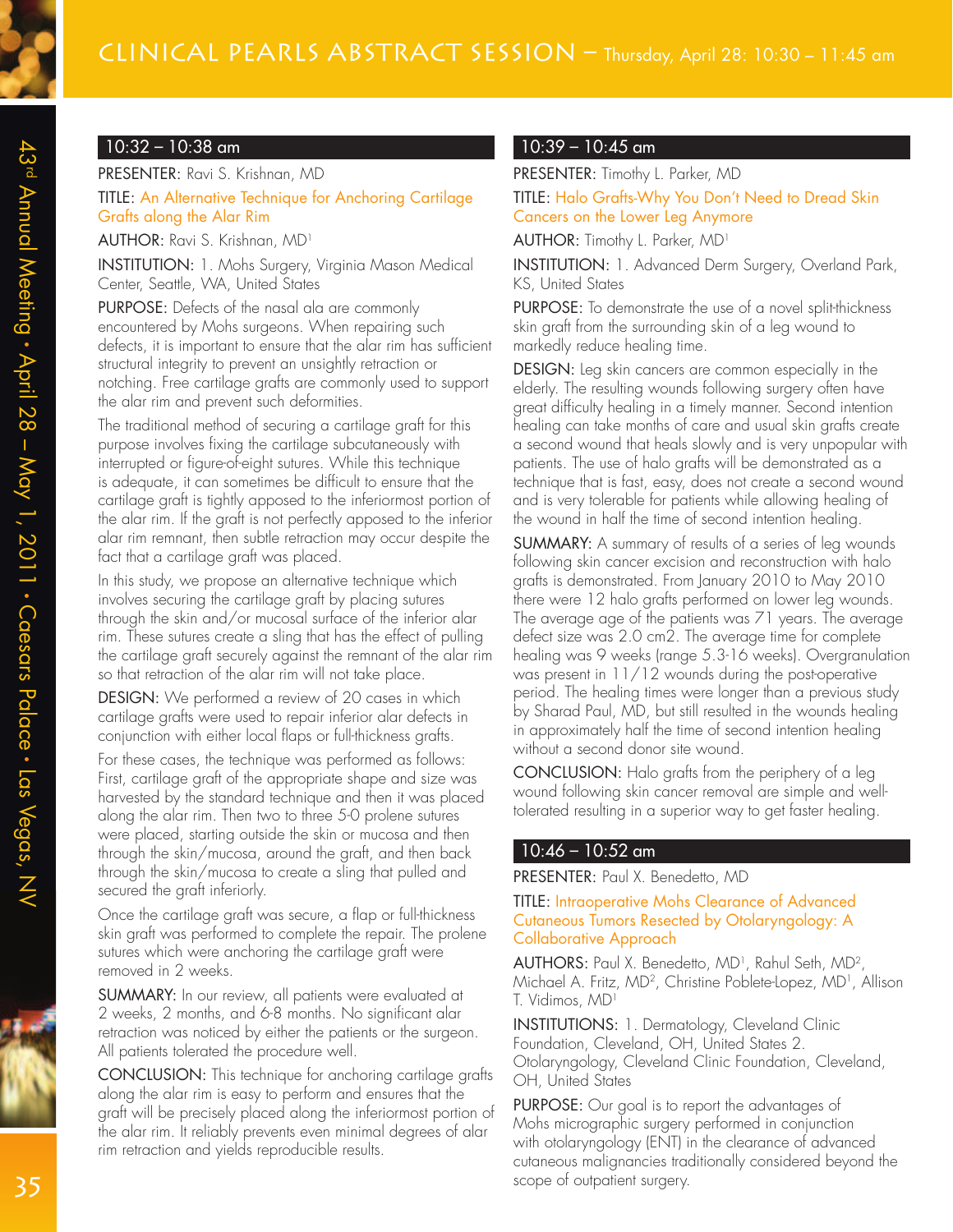DESIGN: We present a retrospective review of 27 cases of advanced cutaneous malignancies cleared with Mohs surgery and concurrently reconstructed by otolaryngology

SUMMARY: Despite its utility in the extirpation of most facial non-melanoma skin cancers, Mohs surgery can be impractical for very large malignancies in the outpatient setting due to extent of tumor involvement, poor patient tolerance, excessive procedure duration, and difficulty coordinating same-day reconstruction. However, resection with wide margins by ENT also often proves inadequate, owing to discordance between intraoperative frozen sections and permanent pathology reports. Our ENT colleagues report frequently performing elaborate sameday reconstructions after false intraoperative reassurance of negative margins only to discover that residual tumor persists and further resection is required.

performed at our institution over a 3 year period.

We present 27 cases of advanced malignancies with aggressive growth patterns, perineural invasion or extensive involvement of underlying structures jointly excised by one ENT surgeon and processed by two Mohs surgeons. In each case, interdepartmental collaboration aided in achieving our aims: tumor clearance; efficient accurate analysis of frozen sections; avoidance of unduly prolonged general anesthesia; reduction in need for further resection after reconstruction. By involving both teams in preoperative planning our goals were accomplished even in cases of large aggressive tumors.

Planning consisted of preoperative assessment of gross clinical margins and review of available imaging. With patients under general anesthesia, the ENT surgeon initially excised the tumors with wide margins with the goal of achieving a negative first Mohs layer. Next, the Mohs surgeon processed the tumor block as a traditional Mohs layer, sectioning it, inking the cut edges and mapping the tumor on a Mohs map. In this way 100% of the cutaneous and subcutaneous margins of the specimen were processed and analyzed histologically. Any tumor involving underlying structures was resected with standard margins and the surgical specimens were assessed with permanent sections only. Despite the large tumor size, the Mohs team was able to provide intraoperative assurance that the cutaneous margins were indeed negative for residual neoplasm in the time required by the otolaryngologist to harvest free flaps or plan a complex reconstruction. As a result, an increased clearance rate was achieved efficiently without subjecting the patient to any undue risk. Furthermore, the chance of the final pathology report contradicting intraoperative frozen section interpretation was mitigated.

CONCLUSION: For advanced facial cutaneous malignancies, we recommend a collaborative approach to tumor extirpation with intraoperative Mohs tissue sectioning and histopathology interpretation in conjunction with ENT tumor debulking and facial reconstruction. This affords the reconstructive surgeon greater assurance of margin control, and provides the patient with an optimized sameday reconstruction. We plan to demonstrate our methods and results with pre-, intra- and postoperative photographs, corresponding histopathology and illustrative radiographic imaging.

| Demographics                                          |             |
|-------------------------------------------------------|-------------|
| Number of patients / tumors                           | 27/30       |
| Mean age, years (SD)                                  | 68.7 (12.2) |
| Males, n (%)                                          | 14 (53.8%)  |
| Pathology                                             |             |
| BCC, n (%)                                            | 14 (46.7 %) |
| SCC, n (%)                                            | 10 (33.3%)  |
| Trichoblastic carcinoma, n (%)                        | 1(3.3%)     |
| Dermatofibrosarcoma, n (%)                            | 1(3.3%)     |
| Squamous Porocarcinoma, n (%)                         | 1(3.3%)     |
| Tumor Characteristics / Indications for Intra-Op Mohs |             |
| Mean Area Resection per Lesion, cm2                   | 63.9        |
| Perineural Invasion                                   | 12 (40.0%)  |
| Recurrent Lesion                                      | 19 (63.3%)  |
| Transplant History                                    | 4 (13.3%)   |
| <b>Anatomic Involvement</b>                           |             |
| Nasal / Central Face Involvement                      | 12 (40.0%)  |
| Temple/Parotid Involvement                            | 8 (26.7%)   |
| Auricular/Mastoid Involvement                         | 3 (10.0%)   |
| Scalp Involvement                                     | 3 (10.0%)   |
| Forehead Involvement                                  | 2(6.7%)     |
| Invasion of dura mater                                | 1(3.3%)     |
| <b>Mohs Details</b>                                   |             |
| Mean number of layers to clearance, n (SD)            | 2.1(0.98)   |
| <b>Additional Therapies Performed</b>                 |             |
| Free flap reconstruction, n (%)                       | 9(30.0%)    |
| Post-op Radiation, n (%)                              | 3 (10.0%)   |
|                                                       |             |

### 10:53 – 10:59 am

PRESENTER: Tanya R. Humphreys, MD

#### TITLE: Assessment of Postoperative Pain Following Mohs Micrographic Surgery and Reconstruction

AUTHORS: Boonyapat Limthongkul, MD<sup>1</sup> , Faramraz Samie, MD, PhD<sup>1</sup> , Tanya R. Humphreys, MD<sup>1</sup>

INSTITUTION: 1. Dermatology, Thomas Jefferson University, Philadelphia, PA, United States

PURPOSE: While most patients experience minimal discomfort during the procedure, postoperative pain following Mohs micrographic surgery has not been well characterized. The objective of this study was to evaluate the amount of postoperative pain following Mohs micrographic surgery and to determine if the degree of pain was correlated with factors such as tumor location, size, number of sites, age or gender of the patient.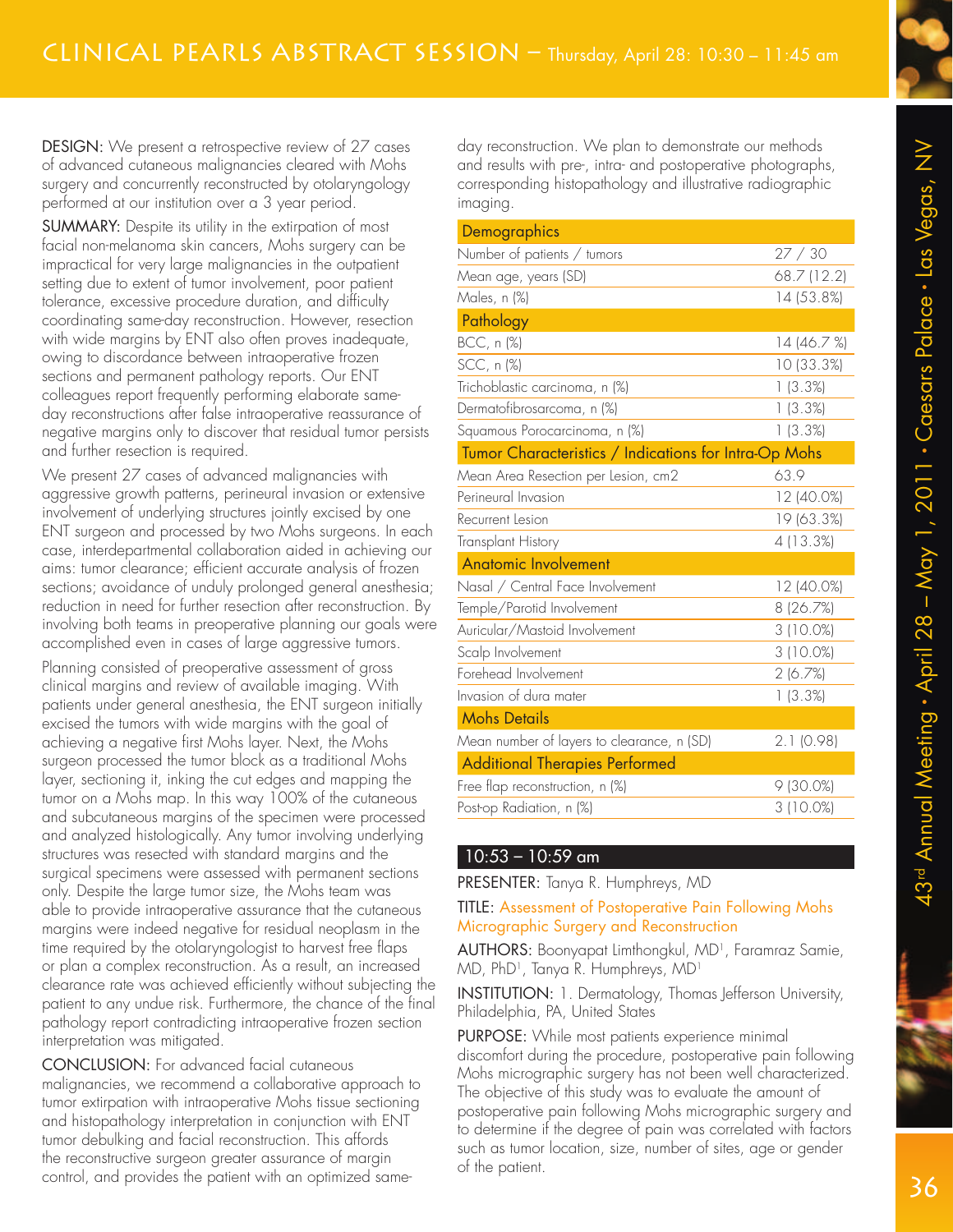DESIGN: One hundred and fifty-eight patients with skin cancer who were treated with Mohs micrographic surgery were included in this study. Information was recorded for each study participant including age, sex, diagnosis, tumor location, number of sites, number of Mohs excision stages and type of repair performed. A daily log was given to the patient to record the amount of pain experienced using the Wong-Baker pain scale (0=none, 5= severe) and any analgesics (acetaminophen or acetaminophen with hydrocodone) that were taken on the day of surgery and 8 consecutive days after.

SUMMARY: The majority of patients reported some degree of pain on day 0 (mean pain score 1.97, SD 1.456) and day 1 (Mean pain score 1.15, SD 1.201). However, the fraction of patients reporting pain and the severity of that pain diminished steadily thereafter. By day 7, only twentyfive patients (16%) were experiencing any pain, with 21 of them reporting only a little pain (score of 1). Acetaminophen was used by about half the patients on day 0 (n=77, 55%), which rapidly declined each subsequent day. Only 26 patients (16%) required prescription analgesics on the day of surgery (day 0) and less on subsequent days. Greater reported pain was significant for scalp procedures and multiple same day procedures. No significant correlation with age or gender was noted.

CONCLUSION: Postoperative pain after Mohs micrographic surgery was associated with only mild to moderate pain on the day of surgery and the first post operative day. Most pain was effectively managed by oral acetaminophen with a minority of patients requiring prescription analgesics. Surgery on the scalp was significantly more painful than other sites. Prospective patients can be reassured that Mohs micrographic surgery and reconstruction is well tolerated and associated with only mild to moderate discomfort postoperatively.

#### 11:00 – 11:06 am

#### PRESENTER: Irene J. Vergilis-Kalner, MD

#### TITLE: Freehand Split-thickness Skin Grafts to Repair Nasal **Defects**

AUTHORS: Irene J. Vergilis-Kalner, MD1,2, Leonard H. Goldberg, MD2,3, Jennifer Landau, BS<sup>2</sup> , Megan Moody, MD<sup>2</sup> , Paul M. Friedman, MD2,4, Arash Kimyai-Asadi, MD2,3

INSTITUTIONS: 1. Skin Laser and Surgery Specialists of NY and NJ, New York, NY, United States 2. Derm Surgery Associates, Houston, TX, United States 3. Departments of Dermatology, Weill Cornell Medical College, Methodist Hospital, Houston, TX, United States 4. Department of Dermatology, University of Texas, Houston, TX, United States

PURPOSE: Freehand split-thickness skin grafts (STSG) are a convenient, effective, and reliable reconstruction option for partial thickness dermal defects on the nose. A flexible blade is used to harvest the grafts, which have a high take and very low necrosis rate.

The objective of this study was to assess clinical outcomes of freehand STSGs on the nose as a function of the location and size of the defect and the location of the donor site.

DESIGN: 118 freehand STSGs on the nose were performed after Mohs surgery. Clinical outcomes were evaluated based on live and photographic assessments.

SUMMARY: 75 grafts were evaluated at short- (mean 3.1 months) and long-term (mean 12.3 months) follow-up visits. The average graft size was  $3.1 \pm 2.8$  cm2. Adverse cosmetic effects included telangiectasia, step deformity, erythema, dyspigmentation, depression, and micro-keratotic cysts, which resolved with incision and drainage. The overall outcome was best for grafts used to repair flat surfaces. In general, smaller grafts had better cosmetic results than their larger counterparts in the short-term follow-up, with no difference being appreciated in the long-term follow-up.

CONCLUSION: The use of freehand STSGs for reconstruction of partial thickness dermal defects on the nose is an efficient, reliable, and cosmetically acceptable repair option.



Figure 1. Defect site



Figure 2. Follow-up of split thickness skin graft

#### 11:07 – 11:13 am

PRESENTER: Kenny J. Omlin, MD

#### TITLE: The Utility of the Pursestring Stitch for the Repair of Challenging Lip Defects Following Mohs Surgery

AUTHOR: Kenny J. Omlin, MD1,2

INSTITUTIONS: 1. Mohs Surgery, Kaiser Permanente, Vacaville, CA, United States 2. Dermatology, University of California at Davis, Medical Center, Sacramento, CA, United States

PURPOSE: Repair of lip defects following Mohs surgery presents a unique challenge to the surgeon. When the surgical defect involves both vermillion and cutaneous subunits the repair can appear imposing. Maintenance of oral sphincter competence is of upmost importance.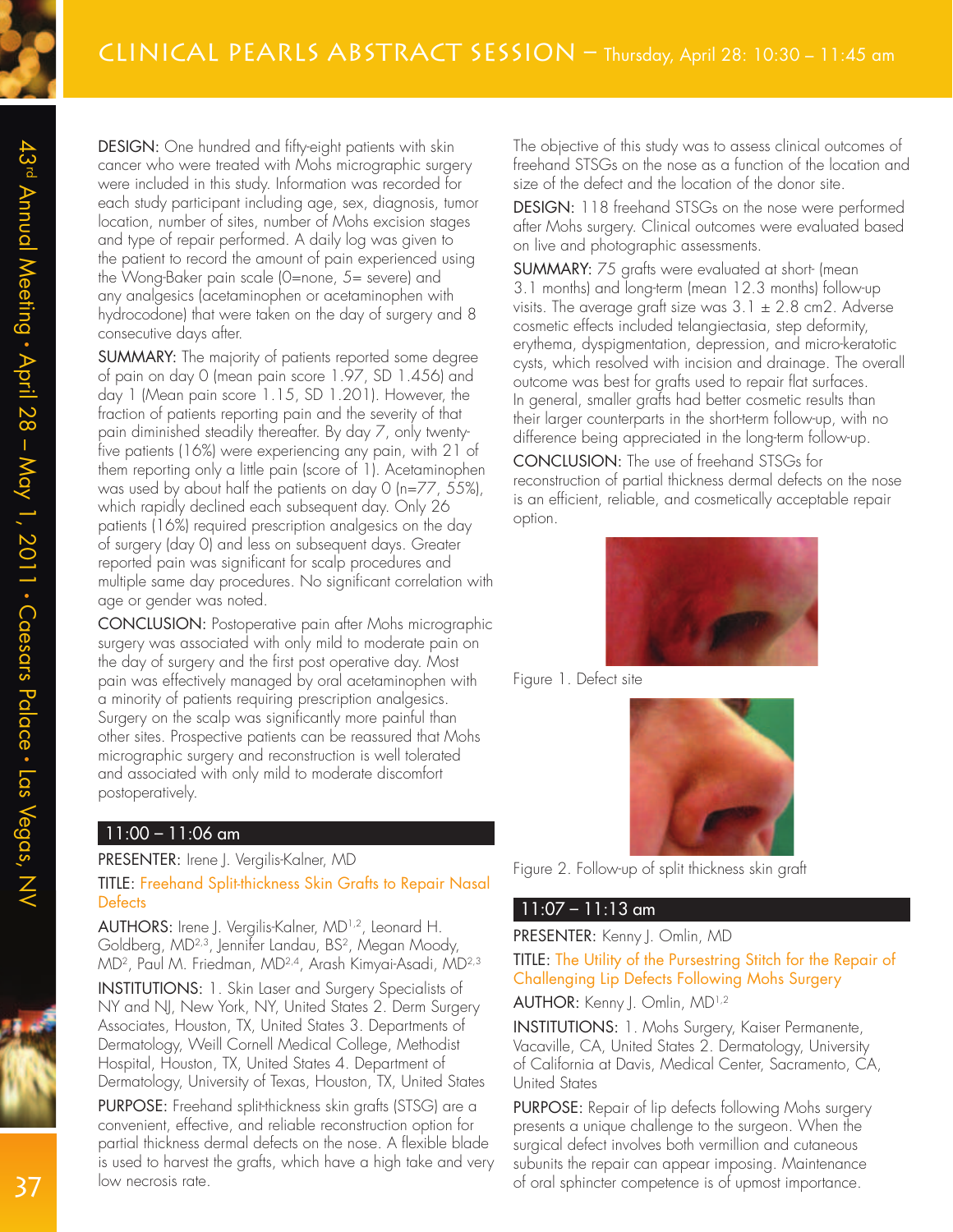

Additionally, aesthetics play an integral role in lip reconstruction. Precise alignment of the vermillion border to avoid eclabium is particularly important. Techniques described in the literature include primary closure, wedge repair and a variety of elaborate flaps. We present a novel technique utilizing the pursestring stitch for the repair of lip defects that cross both vermillion and cutaneous boundaries.

DESIGN: 32 patients underwent Mohs surgery for removal of either squamous cell carcinoma or basal cell carcinoma involving the lip. Following tumor extirpation, 24 lesions involved both vermillion and cutaneous subunits. Defect size ranged between 0.5cm x 0.5cm to 3.5cm x 1.5cm, and involved a wide variety of locations including the columella and oral commissure. Immediate repair was performed in all cases utilizing the pursestring stitch. After meticulously undermining the surgical site, an intradermal, absorbable pursestring stitch was placed. Patients were evaluated at 1 week, 1 month, and 2 months.

SUMMARY: After 1 month all patients achieved full oral competence and excellent aesthetic outcome (Figures 1 and 2).

CONCLUSION: The pursestring stitch provides an excellent repair option for lip defects following Mohs surgery. The challenging nature of defects that involve both vermillion and cutaneous subunits are readily handled with this repair. The circumferential nature of the pursestring stitch and resulting centralized vector forces likely play an integral role in the success of this repair in this otherwise challenging location. Further research is needed to determine the mechanism by which the vermillion and cutaneous surfaces communicate to avoid the development of eclabium.



Figure 1. a. Defect b. Final outcome



Figure 2. a. Defect b. Final outcome

## 11:14 – 11:20 am

PRESENTER: Joseph W. McGowan, IV, MD

TITLE: Electronic Mohs Mapping

**AUTHORS:** Joseph W. McGowan, IV, MD<sup>1</sup>, Heidi B. Donnelly, MD<sup>1</sup>

INSTITUTION: 1. Dermatologic Surgery, Dayton Skin Surgery Center, Dayton, OH, United States

PURPOSE: To identify: (1) the technique, (2) design, (3) accuracy, (4) color coding scheme and (5) the relative advantages/disadvantages involved in the use of electronic Mohs mapping (EMM).

DESIGN: The authors describe a Mohs mapping presentation on EMM in the private practice setting. We will include a discussion of the logistics of template construction using the "image boiler" which can be superimposed on digitized clinical images to produce an electronic "composite" map. The "image boiler" program, accessible through the electronic medical record (EMR) system, allows the histotechnologist to apply concentric circles or geometric shapes to closely reproduce a clinical defect. In essence, a cartoon image is produced. Histotechnologists then use color coding schemes that correspond to dye colors used on microscopic sections for orientation. Physician mapping also utilizes colors with the airbrush-stroke tool to differentiate histologic findings on the EMM. Red indicates tumor; yellow indicates actinic keratosis/diffuse actinic damage; green indicates areas of inflammation; pink designates floaters/ artifacts. EMMs can be printed on plain mapping paper for preview by dermatologists- or fellows-in-training.

SUMMARY: Limitations and relative advantages are discussed. Considerations include ease/accuracy for the Mohs surgeon, in-training resident physician, fellow and histotechnologist. A hard copy of the EMM can be generated for purposes of educational value: the Mohs fellow and/or resident dermatologist can construct his own Mohs map independent of the attending Mohs surgeon. Color coding schemes offered in EMM are more efficient than symbolic schemes used in hard-copy Mohs maps, minimizing errors and maximizing ease in interpretation of histologic specimens. Accessioning is also electronic and is a safeguard against inaccuracy. Electronic assignment of patient identifiers also minimizes error in faulty Mohs map assignment. Troubleshooting software- and hardware-specific obstacles are addressed. Digitized composite EMMs are a user-friendly, efficient, organized way of processing, assimilating and displaying clinical and histologic data during Mohs micrographic surgery.

CONCLUSION: EMM (electronic Mohs mapping) is essential for a Mohs surgeon's successful utilization of the Electronic Medical Record system. Limitations in the use of EMM include training of histotechnologists, accessibility, computer malfunction and inefficiency during the transition period. However, a computerized catalog of the EMMs proves useful in patient follow up and clinical mapping.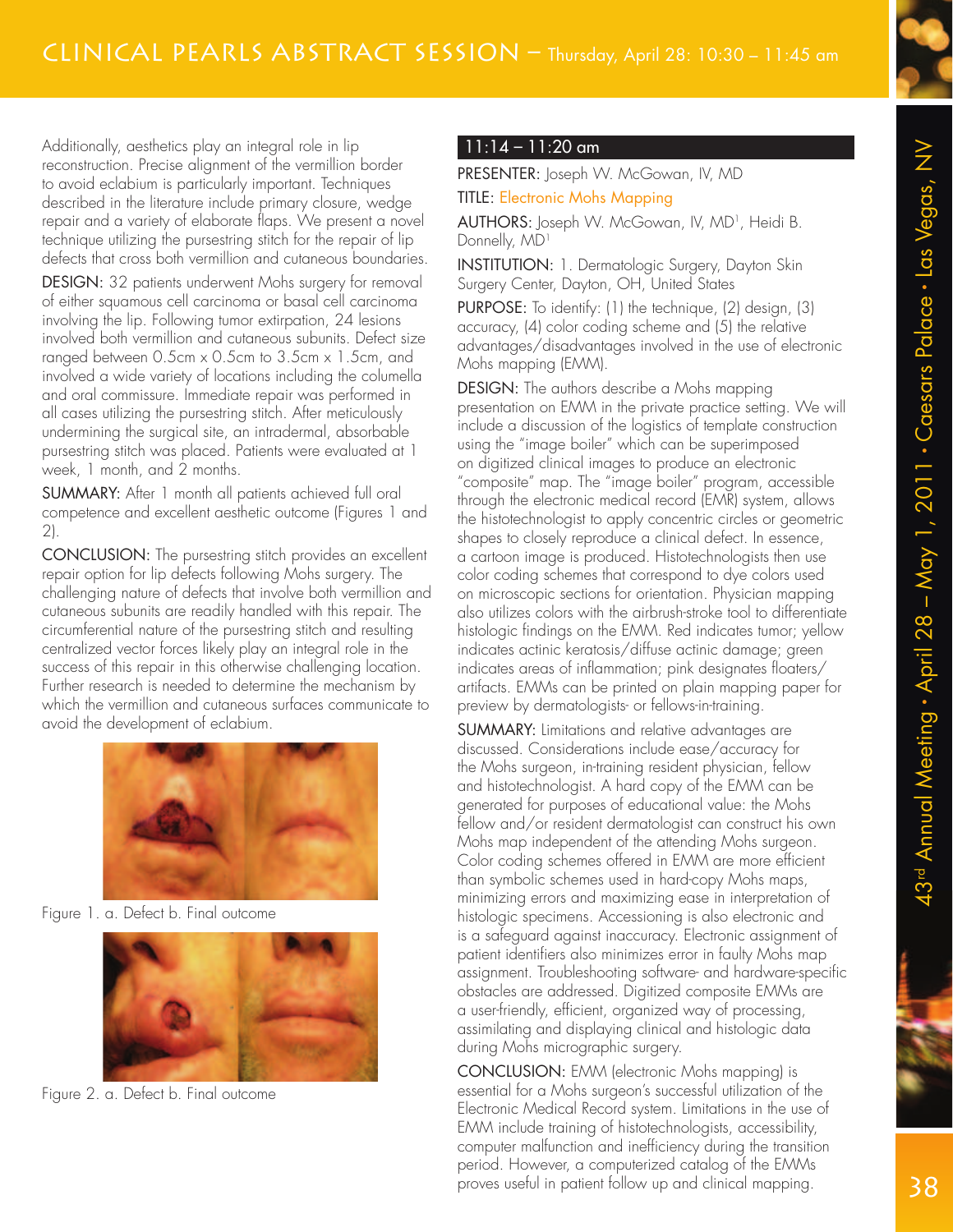EMMs are a suitable surrogate for hard-copy Mohs maps, and 'composite' EMMs introduce a further dimension of accuracy and efficiency to geometrically complex defects.





#### 11:21 – 11:27 am

PRESENTER: Omar A. Ibrahimi, MD, PhD TITLE: Free Cartilage Grafting With Second Intention Healing For Defects on the Distal Nose

**AUTHORS:** Omar A. Ibrahimi, MD, PhD<sup>1</sup>, Tracy M. Campbell, MD<sup>1</sup>, Summer Youker, MD<sup>1</sup>, Daniel B. Eisen, MD<sup>1</sup>

INSTITUTION: 1. Dermatology, UC Davis, Sacramento, CA, United States

PURPOSE: Defects of the distal nose, particularly the nasal ala, pose a reconstructive challenge due to the lack of loose adjacent tissue and proximity to a free margin. Cartilage struts are often advocated as part of any nasal reconstruction that occurs within 5 mm of the alar margin, to minimize the risk of alar margin distortion or nasal valve collapse. Traditional dogma has been to cover these struts with a concurrent flap or skin graft. We report our experience using free cartilage grafts in combination with second intention healing for nasal ala defects.

DESIGN: In this retrospective case series study, 16 nasal ala defects repaired using free cartilage grafting with second intention healing over the 1-year study period were identified. Detailed data on the quality of the scar, post-operative complications, free margin distortion, functional impairments, and patient satisfaction were recorded. Digital images were also shown to an experienced fellowship-trained Mohs surgeon who did not perform the reconstructive procedure and was asked to assess the overall aesthetic outcome using a 5-point score ranging from poor to excellent.

SUMMARY: Seventeen subjects were identified who had reconstruction using free cartilage grafts with second intention healing during the 1-year study period. Only 16 subjects returned for follow up following the procedure. Complications were common, but minor. Five (~31%) subjects had subtle contour depressions, three (~18%) subjects had post-operative ear pain at the donor site lasting up to  $10$  days, two  $(-12%)$ subjects had excessive granulation tissue, and one (~6%) subject had a hypertrophic scar. There were two occurrences (~12%) of mild alar notching but no occurrences of significant alar margin distortion or nasal valve dysfunction. In terms of aesthetic outcome, six (~43%) were assessed as having excellent aesthetic outcomes, six (~43%) were very good, and two (~14%) were good, while two subjects are awaiting overall aesthetic outcome assessment. All sixteen subjects reported satisfaction on follow-up evaluation.

CONCLUSION: Free cartilage grafting with second intent healing allows for facile, single-step repair of distal nose defects with high patient satisfaction and aestheticallypleasing results.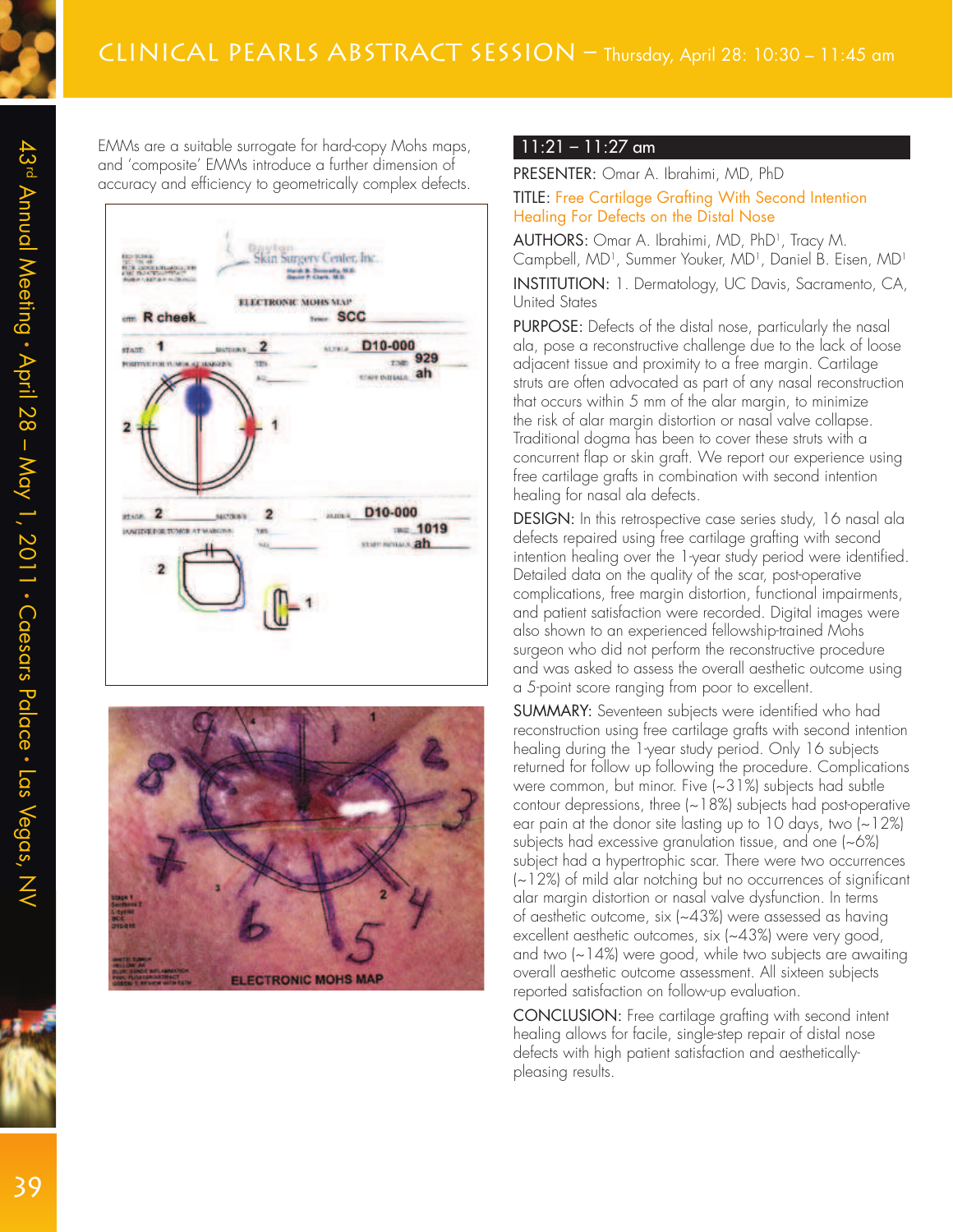# Clinical Pearls Abstract Session – Thursday, April 28: 10:30 – 11:45 am



## 11:28 – 11:34 am

PRESENTER: J. Michael Wentzell, MD TITLE: Dorsal Nasal Flap for Full Thickness Defects of the Nose

AUTHOR: J. Michael Wentzell, MD<sup>1</sup>

INSTITUTION: 1. Billings Clinic, Billings, MT, United States

PURPOSE: Repair of full thickness distal nasal defects traditionally involves a multi-layered reconstruction involving nasal vestibular lining, cartilage graft and external lamellar flap, usually a multi-staged paramedian forehead flap. But in selected cases this approach can be replaced with a single stage dorsal nasal flap employing no nasal vestibular lining flap or cartilage graft. This approach can produce results superior to other reconstructive choices. The purpose of this presentation is to describe the application of the single stage dorsal nasal flap as a complete reconstruction for full thickness defects of the distal nose.

DESIGN: Large, full thickness Mohs surgery defects of the distal nose are presented. The stepwise surgical reconstruction of these defects using the dorsal nasal flap is described. Novel and useful design modifications are presented. Postoperative results are reviewed.

SUMMARY: Over twelve years of experience has demonstrated the reliability and utility of the Dorsal Nasal Flap as a successful one-stage reconstruction in full thickness defects of the distal nose.

CONCLUSION: The Dorsal Nasal Flap can be used as a one-stage, single flap reconstruction of large, full thickness defects of the distal nose. The final cosmetic and functional results can be equivalent to or superior to results obtained by other methods. Patient acceptance is high, results are sustained over time and follow-up procedures have not been necessary. The dorsal nasal flap is an effective method for reconstructing selected full thickness defects of the distal nose.



Figure 1. Large, Full-Thickness Defect before Single-Stage Dorsal Nasal Flap.



Figure 2. Long Term Follow-Up. No Additional Intervention.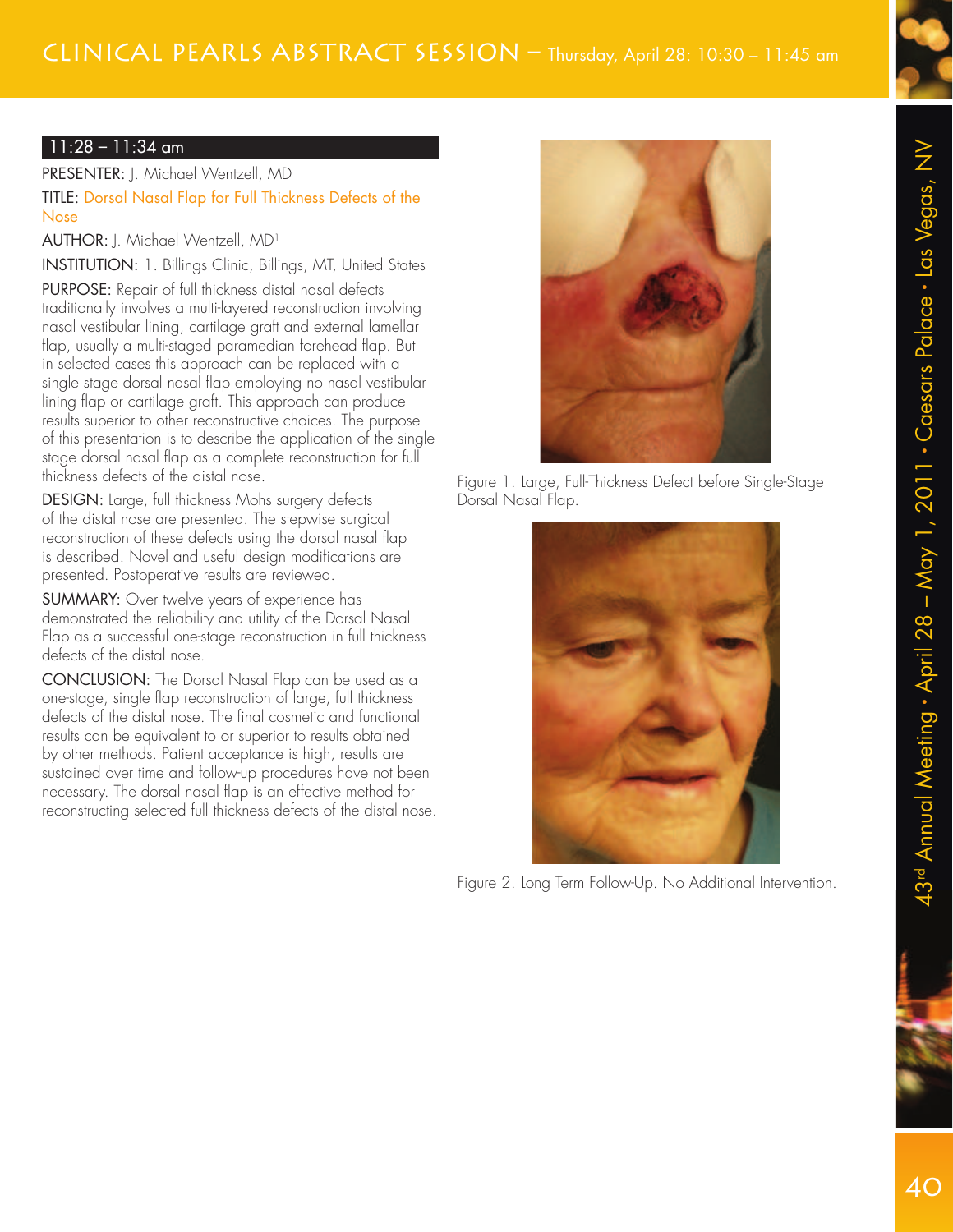#### 11:35 – 11:41 am

PRESENTER: Jared J. Lund, MD TITLE: Sliding and Non-Sliding Z-Plasties: Applications in Vertical Lip Reconstructions and Beyond

 $\mathsf{AUTHORS}\colon\mathsf{J}.$  Michael Wentzell, MD<sup>1</sup>, Jared J. Lund, MD<sup>1</sup> INSTITUTION: 1. Cutaneous Oncologic Surgery, Billings Clinic, Billings, MT, United States

PURPOSE: The purpose of this presentation is to demonstrate the advantages of Z-plasties in vertical lip reconstructions. A secondary purpose of this article is to explore six distinct causes of lip deformities that arise during reconstructive surgery, and how those complications can be averted by employing either a traditional Z-plasty or a new modification we term the sliding Z-plasty.

DESIGN: We explore the planning and execution of lip reconstructions using traditional Z-plasties and sliding Z-plasties. This analysis utilizes case reports, original illustrations and an in-depth review of the spatial dynamics of lip reconstruction.

Ultimately, this analysis compels us to challenge the commonly held dogma of lip reconstruction and suggest a paradigm shift in the thinking of lip wound realignment.

SUMMARY: Lip reconstructions frequently have vertical incision lines that may or may not approach or cross the vermillion border. These reconstructions follow lines of relaxed skin tension. Never-the-less, potential complications can adversely affect the final result.

These complications include: A) A cosmetically noticeable step-off at the vermillion border due to misalignment at the time of surgery. B) A functional step-off or misalignment of the wet line. C) A fat lip deformity as a result of externally rolling the labial mucosa. D) Scar contracture. E) A trigone deformity. This is a design-related complication that looks similar to the vermillion displacement of a scar contracture. F) An exaggerated creasing of the vertical scar caused by repeated contraction of the orbicularis oris muscle.

A Z-plasty during the initial reconstruction may avert or minimize these complications. This Z-plasty might be of traditional design or a variation termed the sliding Z-plasty.

CONCLUSION: Either traditional or sliding Z-plasties can improve the final outcome of vertical lip reconstructions while averting or mitigating six distinct potential complications associated with vertical lip repairs.



Lip wound repaired in vertical fashion- wet line is approximated first maintaining the original arc of curvature of the lip and avoiding the fat lip deformity. A step-off at the vermillion border results (4 mm- note blue arrows). A sliding Z-plasty is designed with a shorter central arm compared to the two lateral arms. This unique design compels a sliding displacement of one side of the central arm relative to the other until the 3 arms of the Z-plasty are equal in length. As the flaps are transposed, this relative sliding realigns displaced anatomic borders adjacent to the Z-plasty.



Sliding Z-plasty fine tunes alignment of vermilion border and disguises vertical incision line. Note that after the sliding Z-plasty is performed, the vermilion border laterally is aligned with the border medially (blue arrows).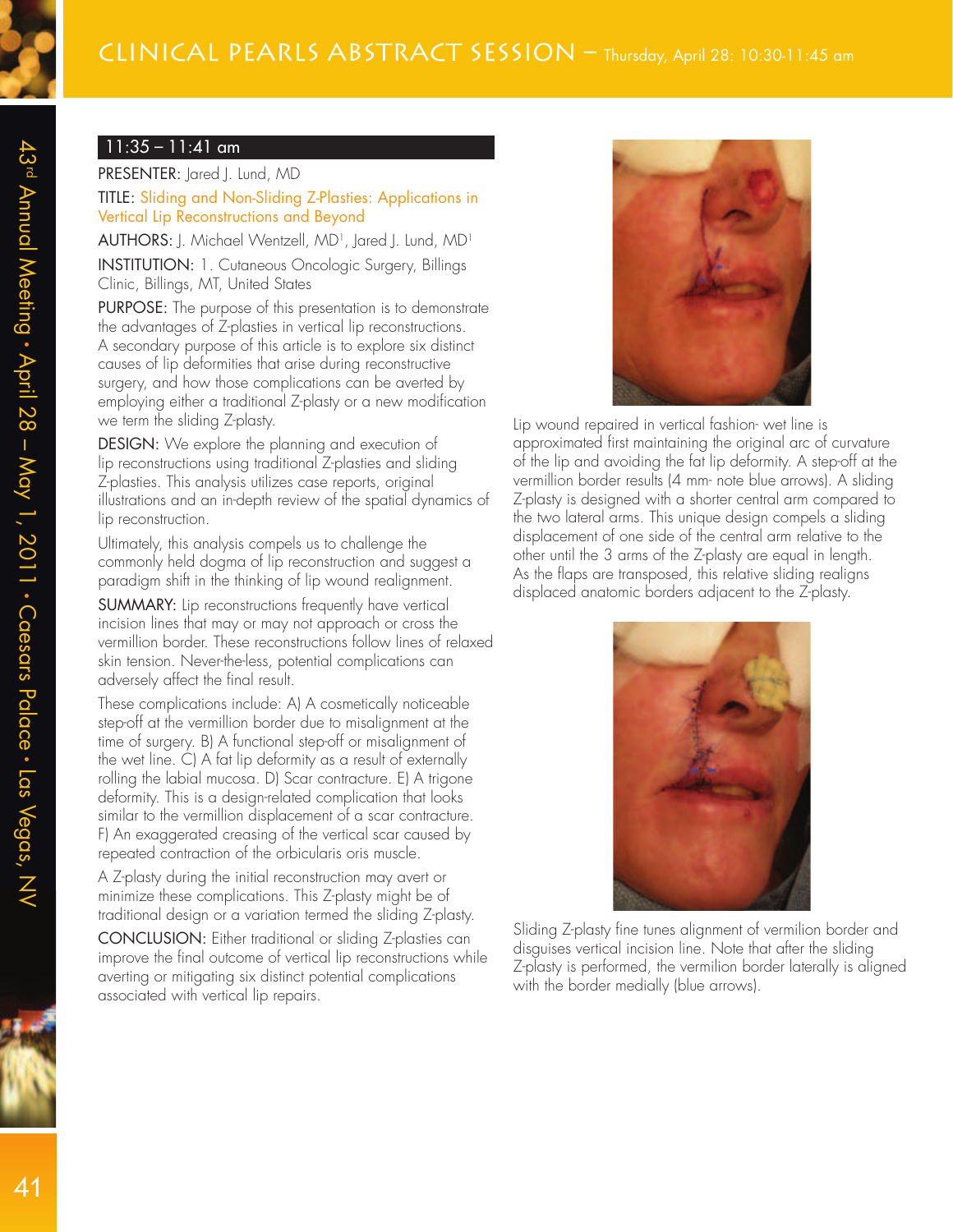# $4:03 - 4:11$  pm

PRESENTER: Kathleen M. Rossy, MD TITLE: Difficulty with Surgical Site Identification: What Role does it play in Dermatology?

AUTHORS: Kathleen M. Rossy, MD<sup>1,2</sup>, Naomi Lawrence, MD<sup>2</sup>

INSTITUTIONS: 1. Princeton Center for Dermatology, Princeton, NJ, United States 2. Cooper University Hospital, Cherry Hill, NJ, United States

PURPOSE: The potential for wrong-site surgery is a growing concern in the field of medicine. The purpose of this study was to determine the incidence of difficulty with surgical site identification in dermatology and the possible confounding factors associated with it.

DESIGN: A single center prospective study with multivariable analysis was conducted to evaluate the percentage of patients who had difficulty correctly identifying their surgical site on the day of Mohs micrographic surgery. The sample size consisted of 329 patients with 333 skin cancers. Patients included in the study were over the age of 18 years old, presented for Mohs surgery, and were able to consent for themselves. All cases were evaluated during the allotted period from 4/1/2009- 2/9/2010. All patients included in the study had previously had an office or phone consult where they either reported being able to identify their sites or they were sent back to the referring physician for confirmation prior to their surgical date. On the day of Mohs, data collection forms were used to record the amount of difficulty associated with identification and possible confounding factors. The data sheets were designed to collect information regarding: degree of difficulty in identification, location, age, gender, history of skin cancer, history of multiple treatments on the same day, visual impairment, the presence of referring physician notes or photos, whether lesions were in a location visible to the subject, time between biopsy and surgery date, and the outcome on the day of surgery.

SUMMARY: A total of 333 cases were evaluated, and 9% (30) were unable to confidently identify their surgical sites. The majority of cases (88.5%) were located on the head and neck. When comparing subjects that were able to identify their surgical sites and those that were not, there was a statistically significant difference (p=0.035) in the percentage of lesions residing in a location visible to the subject. Those who were able to see their biopsy sites were 3.5 times (p=0.01) more likely to identify their surgical site. Of the patients evaluated, only 47.6% of subjects had accompanying chart notes, which consisted of a photo, diagram, and/or measurements. On closer evaluation of the chart notes, 5% of these cases were photographs and 23% of these had high quality diagrams. Although a delay in treatment of greater than 3 months from the original biopsy site was higher among those with difficulty in identifying their surgical site, this was not found to be statistically significant. The remaining factors evaluated (gender, age, location, visual impairment, history of multiple treatments on the

same day, and history of skin cancer) did not prove to be significantly different among those who were able to identify their site and those who were not.

CONCLUSION: Our study shows a significant issue in site identification which puts us at risk of performing wrong site surgery. We have shown that at least 9% of patients presenting for Mohs surgery, despite pre-procedure screening, are unable to confidently identify their surgical sites. We have also evaluated confounding factors that, in our clinical experience, have contributed to difficulty with biopsy site identification. The results confirmed that lesions located in sites visible to the patient were more likely to be confidently identified on the day of surgery. In our experience, a history of previous procedures, widespread actinic damage, and a longer delay until surgery are factors that also contribute to difficulty with site identification. The results did not support these findings, but we believe with a larger sample size these trends would become more evident.

## $4:11 - 4:19$  pm

### PRESENTER: Oliver Wisco, DO

#### TITLE: Modified Mohs Micrographic Surgery for Lentigo Maligna or Melanoma In-Situ of the Head and Neck Utilizing Overnight En Face Permanent Section Analysis: A Ten-Year Experience of 202 Cases

AUTHORS: Oliver Wisco, DO<sup>1</sup>, Krista E.B. Reis, PA-C<sup>1</sup>, Lisa M. Cohen, MD<sup>2</sup> , Donald J. Grande, MD<sup>1</sup>

INSTITUTION: 1. Mohs Surgery, Mystic Valley Dermatology, Stoneham, MA, United States 2. Caris Life Dermatopathology, Newton, MA, United States

PURPOSE: An on-going debate exists on how to surgically manage lentigo maligna and melanoma in-situ of the head and neck. Standard of care has historically required 5mm margins be used when conducting traditional excision for these malignancies, but recent studies have indicated the need for more precise margin control. Mohs micrographic surgery has become an increasingly effective treatment modality, but its use is controversial due to the difficulty of evaluating melanocytes on frozen sections. MART-1 staining has improved diagnostic accuracy, but reported case series to date have been limited. In order to avoid the frozen section evaluation perils, the use of modified Mohs micrographic surgery with rapid overnight en face permanent paraffin section processing, with or without MART-1 staining, is gaining acceptance. The modified Mohs technique allows for both margin control and permanent paraffin section analysis, thus avoiding the frozen section analysis restrictions. This is particularly important with the institution of the American Academy of Dermatology's upcoming guidelines of care for the management of primary cutaneous melanoma. The recent draft version of the guideline considers permanent paraffin section evaluation as the "gold standard" when excising lentigo maligna/melanoma in situ or invasive melanoma.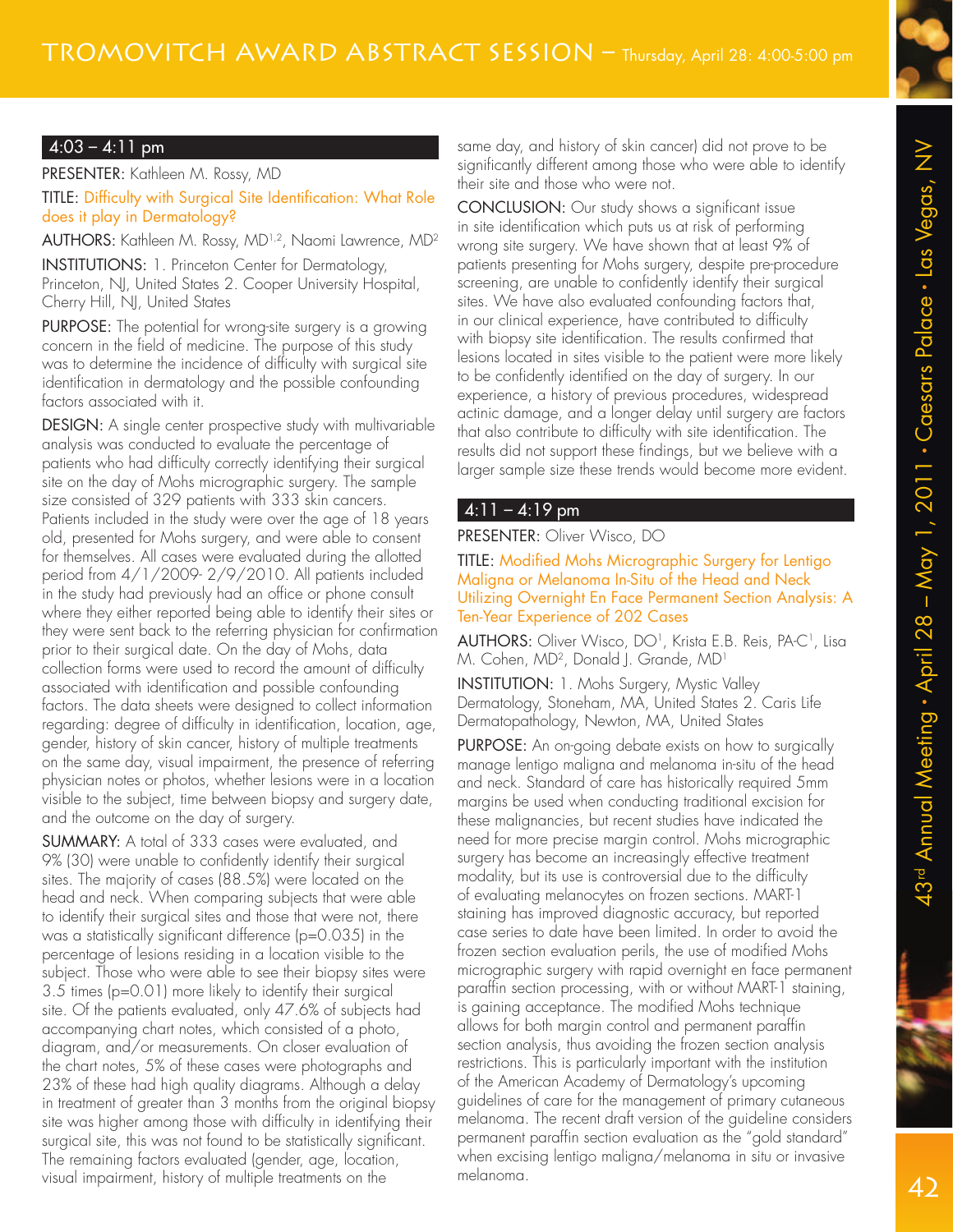DESIGN: Similar to the data for traditional Mohs surgery for lentigo maligna and melanoma in-situ, the research on the modified Mohs technique is also limited. To address this issue, we performed a retrospective chart review study on our experience using the modified Mohs technique for lentigo maligna and melanoma in-situ from January 2000 through January 2010. During this time period, 202 cases were identified. The primary focus of the study was to determine the recurrence rate using this technique, with additional examination on the size of the margins needed to remove the tumor. A subgroup analysis of 33 patients pretreated with Imiquimod for six to eight weeks prior to the use of the modified Mohs technique was also performed.

SUMMARY: The review of our 202 cases of lentigo maligna or melanoma in-situ of the head and neck treated with the modified Mohs technique identified a total of six recurrences. When including only cases that had not undergone prior surgical treatment (n=186), four recurrences were found. In the Imiquimod subgroup, there were no recurrences. Further analysis of the 202 cases revealed that the average margin size needed to clear the tumor was 0.68cm, with an average of 1.66 layers required. The average first layer margin taken was 0.42cm. Of those cases with a positive first layer (n=89), the average percentage of the first layer's peripheral margin found to have residual tumor was 47%.

CONCLUSION: This is the largest case series to date of the modified Mohs technique for lentigo maligna or melanoma in-situ of the head and neck. This retrospective study reinforces the effectiveness of combining a permanent section analysis with a technique that efficiently employs margin control.

### $4:19 - 4:27$  pm

#### PRESENTER: Holly H. McCoppin, MD

TITLE: The Clinical Spectrum of Atypical Fibroxanthoma in Solid Organ Transplant Recipients: A Collective **Experience** 

AUTHORS: Holly H. McCoppin, MD<sup>1</sup> , Dan L. Christiansen, PGY-1<sup>2</sup> , Thomas Stasko, MD<sup>2</sup> , Juan-Carlos Martinez, MD<sup>3</sup> , Carl V. Washington, Jr., MD<sup>1</sup>, Marc D. Brown, MD<sup>4</sup>, Fiona O'Reilly Zwald, MD<sup>5</sup>

INSTITUTIONS: 1. Dermatology, Emory University, Atlanta, GA, United States 2. Dermatology, Vanderbilt University, Nashville, TN, United States 3. Dermatology, Mayo Clinic - Jacksonville, Jacksonville, FL, United States 4. Dermatology, University of Rochester, Rochester, NY, United States 5. Dermatology & Division of Transplantation, Emory University, Atlanta, GA, United States

PURPOSE: We describe the clinical spectrum of atypical fibroxanthoma (AFX) and it's more aggressive deeper variant, now termed undifferentiated pleomorphic sarcoma (UPS) in solid organ transplant recipients (SOTRs). We believe this tumor should be added to the list of cutaneous malignancies for which our chronically immunosuppressed organ transplant patients are at higher risk. We also wish to evaluate whether

these tumors demonstrate a more aggressive clinical course in the SOTRs.

DESIGN: A retrospective chart review of AFX and UPS, previously called malignant fibrous histiocytomas (MFH), in SOTRs was designed and implemented at two universities. Cases from two clinics were also included. A literature search included all cases previously published in the English language (seven articles, 11 cases). Data was collected, tabulated, and compared with published data regarding AFX/UPS in non immunosuppressed patients.

SUMMARY: The majority of patients had undergone renal transplantation (7/15; 47%). The average age of the patient at time of AFX presentation was 58 years, which is younger than the 69 to 72 years typically seen in immunocompetent patients who present with AFX (Fretzin et al 1979, Ang et al 2009). The average interval between transplantation and presentation of AFX was 11 years. There were higher rates of local recurrences (40%) and metastases (27%) in the cases of AFX in immunosuppressed patients than has been reported in immunocompetent individuals. Thirteen out of the 15 tumors were on the head and neck region, with five on the scalp. This mirrors the pattern of tumor growth seen in the immunocompetent population. Rates of recurrence were higher in those treated with excision (50% recurred) versus Mohs micrographic surgery (20% recurred). Five patients (33%) in this series succumbed to their disease.

CONCLUSION: This series demonstrates that AFX with progression to UPS or spindle cell squamous cell carcinoma may occur more frequently in SOTRs, with a greater risk for recurrence, metastatic disease and mortality. In SOTRs with AFX, aggressive treatment with Mohs micrographic surgery (MMS) is warranted to minimize the chance for local recurrence and metastasis. UPS or recurrent tumors should be staged appropriately and treated aggressively with MMS or wide excision, and may benefit from wide field radiation therapy. Reduction of immunosuppression should be considered. Immunohistochemical evaluation by an experienced dermatopathologist is recommended to rule out progression to other spindle cell tumors, especially in the setting of metastasis. Further studies are needed to determine whether histologic features, immunostains or tumor markers may help to further define management and prognosis of these tumors in SOTRs.

#### 4:27 – 4:35 pm

PRESENTER: Yaohui G. Xu, MD, PhD

TITLE: Eccrine Porocarcinoma Treated by Mohs Micrographic Surgery: Report of Ten Cases with Literature Review

AUTHORS: Yaohui G. Xu, MD, PhD<sup>1</sup> , Juliet L. Gunkel, MD<sup>1</sup> , B. Jack Longley, MD<sup>1</sup>, Stephen N. Snow, MD<sup>1</sup>

INSTITUTION: 1. Dermatology, University of Wisconsin, Madison, Madison, WI, United States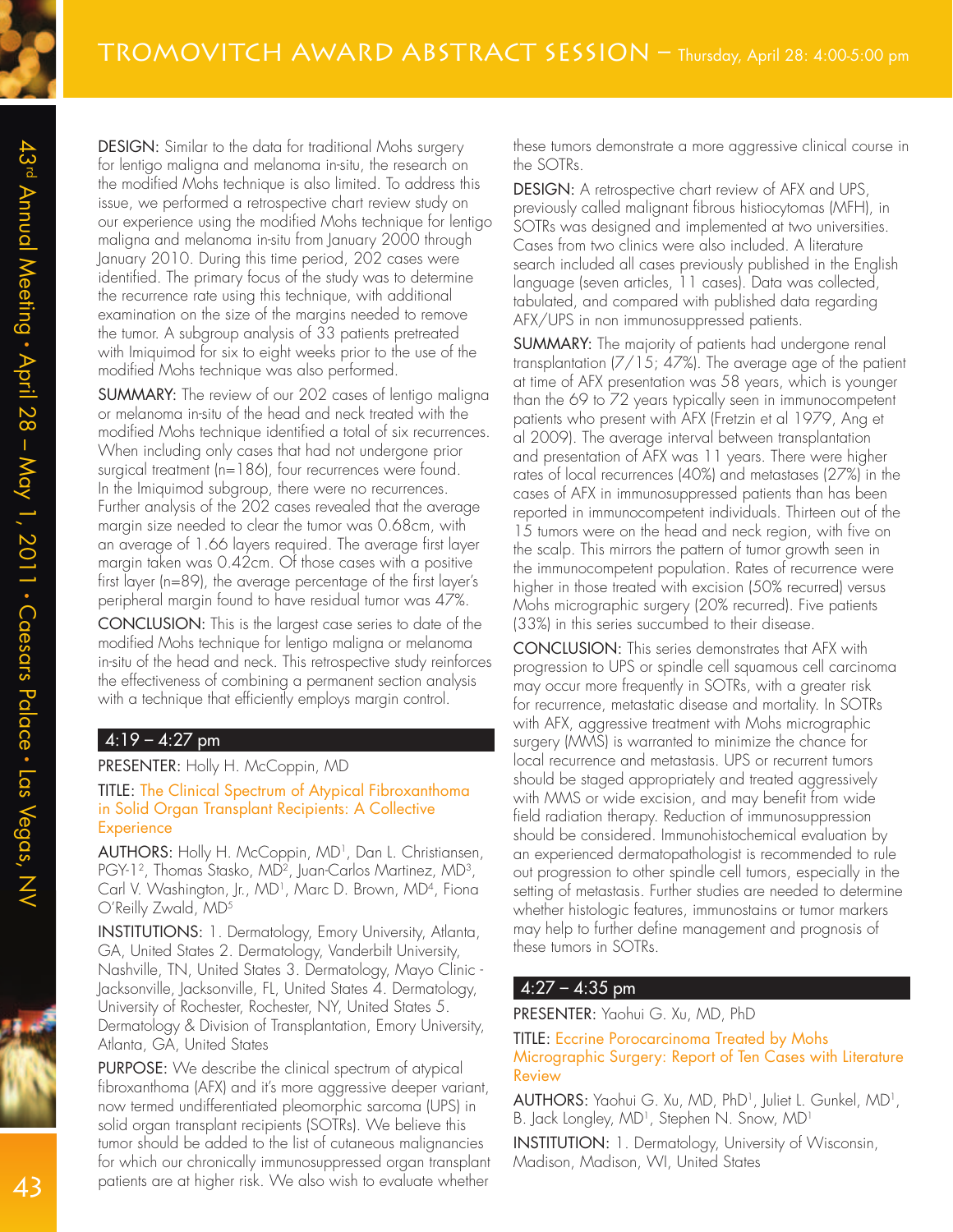PURPOSE: Eccrine porocarcinoma (EPC) is an uncommon malignant tumor of the intraepithelial or acrosyringium portion of the eccrine glands that can behave aggressively. Approximately 250 cases of EPC have been reported since the original description by Pinkus in 1963. Clinical management of this cancer remains a daunting challenge. The majority of patients with EPC have been treated by standard local excision with undefined margins. Local recurrence has been documented in approximately 20% of the cases, regional metastases 20%, and distant metastases 10%. Mortality rate is up to 80% in patients with metastases. Mohs micrographic surgery (MMS) has been shown to be a promising surgical intervention for early-stage EPC.

DESIGN: This is a retrospective case series of all patients of EPC who were treated by MMS between 1984 and 2010 in the Mohs surgery clinic of our institution. Additionally, all reported cases of EPC managed by MMS in the world's literature were reviewed. The clinical characteristics and outcome of each case are summarized.

SUMMARY: In our clinic between 1984 and 2010, 11 patients were diagnosed with EPC and 10 treated with MMS. To the best of our knowledge, this is the single largest case series of EPC treated with MMS. The average age at diagnosis was 65 years (range, 36-86 years). Seventy percent of the patients were male. All patients were Caucasians. Among the 10 lesions, three were located on the lower extremities (30%), three on the chest (30%), and four on the head and neck area (40%), with one each on the nasal bridge, chin, antihelix, and forehead. The average size of the lesions was 17 mm (range, 7-47 mm). The average duration of the growth was 2.9 years (range, 2 weeks-12 years). Four of our ten patients had recurrent tumors; lesions being treated by prior local excision, cryotherapy or topical fluorouracil cream. Clinical presentations varied, resembling non-melanoma skin cancer, seborrheic keratosis, or pyogenic granuloma. Initial histological diagnosis was misinterpreted in three cases as basal cell carcinoma or squamous cell carcinoma. The average Mohs stages required to achieve a tumor-free plane were 2.2. The average post-operative size was 33 mm (range, 11-78 mm). In our series, there have been no local recurrences, distant metastasis or disease specific death to date, with an average follow-up of 47 months (range, 3 months to 7 years). Two patients died from other causes. Only one patient had regional lymph node metastasis and received adjuvant therapy. This patient with EPC on the chest developed left axillary lymph node metastasis 8 months following Mohs surgery. She underwent lymphadenectomy and electron beam radiation therapy, and subsequently had no evidence of recurrence locally or regionally at 7-year follow up. The rest of the 9 patients received MMS as monotherapy.

We reviewed an additional 15 cases compiled from case reports and case series in the literature. The average age at diagnosis was 65 years (range, 36-79 years). Forty percent of the patients were male. Three patients were African Americans. Among the 15 lesions, seven were located on

the lower extremities (47%), three on the trunk, and five on the head and neck area, with one each on the antihelix, scalp, temple, and two on the eyelid. The average size of the lesions was 15 mm (range, 5-45 mm). The average duration of the growth was 5.6 years (range, 6 weeks-20 years). Tumor status was not clearly stated in most of the cases; two patients had recurrent lesions following standard surgical excision. The average Mohs stages required to achieve a tumor-free plane were 1.8. None had adjuvant therapy. Thirteen of the 15 patients for whom follow-up was available had seen no local recurrences, regional or distant metastasis to date, with an average follow-up of 20 months (range, 2 months-4 years). One patient died from other causes.

Excluding two patients for whom no follow-up data was stated, a total of 23 patients treated by MMS (10 from our series and 13 from others) had shown no local recurrences, distant metastasis or disease specific death over an average follow-up period of 32 months. One patient from our series had regional lymph node metastasis but remained with no evidence of recurrence 7 years post-operatively.

CONCLUSION: MMS has a 100% success rate in 23 cases of EPC with an average follow-up period of 32 months. This compares favorably to standard local excision in which an approximately 80% success rate was observed. Although MMS may be the best initial treatment for EPC, patients must be monitored closely for local recurrence, regional and distant metastasis.

#### $4:35 - 4:43$  pm

PRESENTER: Matthew Donaldson, MD

#### TITLE: Trends in Mohs Utilization in 2009: An Analysis of the 5% Sample Medicare Claims Data

AUTHORS: Matthew Donaldson, MD<sup>1</sup> , Brett M. Coldiron, MD, FACP<sup>1</sup>

INSTITUTION: 1. TriHealth Good Samaritan/The Skin Cancer Center, Cincinnati, OH, United States

PURPOSE: Epidemiologic data suggest the United States is in the midst of a skin cancer epidemic. Recent analyses estimate over 3.5 million cases of non-melanoma skin cancer were treated in the US in 2006. Consequently, Mohs surgery utilization has increased significantly over the past decade. Cases have surged to over 520,000 in 2008 in the Medicare population alone. We evaluate the most recent Medicare claims data to estimate volume of Mohs performed by Mohs surgeon and by region.

DESIGN: Data from the 5% sample Medicare claims set are queried for codes 17311-5 for 2004, 2007, and 2009. Data is stratified by provider to estimate number of cases per Mohs surgeon. Data will be further stratified by provider type and state. The ratio of 17311:17312 and 17313:17314 per UPIN/NPI will be presented. Modifiers -51 and -59 attached to 17311, 17313 will be analyzed to determine frequency of multiple site, same-day surgeries. Volume of repair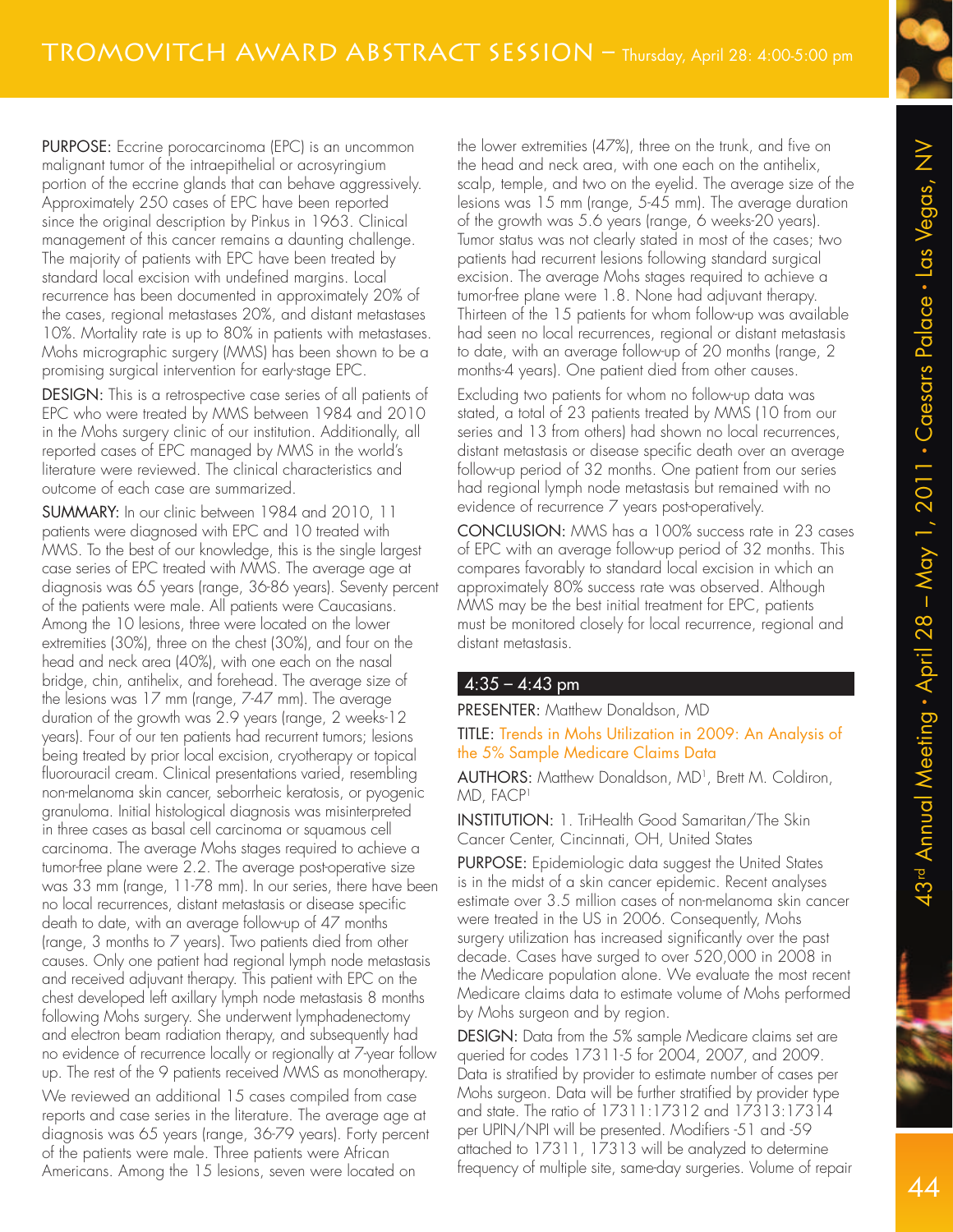codes (12001-13153, 14000-14350, 15400-15420, 15570-15738, 15740, 15760, 15050-15261, 40500- 40530) billed per UPIN/NPI billing Mohs will be calculated.

SUMMARY: 2004 analyses showed 1490 providers billing for Mohs. Estimates of Mohs volume ranged from 20 to 3080. A far left shifted curve demonstrated 52% of surgeons performed fewer than 200 cases.

Further data analysis is underway and will be complete upon receipt of 2009 Medicare claims data. Dermatologists are expected to bill nearly all Mohs cases. Correlation, if any, between additional stages and volume/types of repairs with total volume of Mohs by provider and state will be presented. This study is limited to Medicare data only. It provides an imprecise estimate of cases given random 5% sampling. However, the large number of Mohs cases performed and lack of alternative data sources make such an analysis useful.

CONCLUSION: A strongly left-shifted bell curve for Mohs cases per provider was seen in 2004. This trend is expected to be replicated, and exaggerated, in 2007 and 2009. This left shift and right sided plateau likely reflects a bimodal distribution between ACMS-trained and non-trained surgeons. A marked increase in Mohs utilization has been seen over the past decade. This is occurring in the context of an explosion of skin cancer incidence. However, the volume of cases performed by provider and region is not well known. Some data regarding the number of cases needed for Mohs proficiency in a fellowship context have been reported. In the context of limited funding for health care and increasing utilization, appropriate use of Mohs and maximizing costeffective use will become more important.

### $4:43 - 4:51$  pm

#### PRESENTER: Todd V. Cartee, MD

TITLE: Histologic Evaluation of Surgical Margins in Mohs Micrographic Surgery: Quantification of Margin Distance with Each Section of a Mohs Stage and a Survey of Standard Practices among Mohs Surgeons

**AUTHORS:** Todd V. Cartee, MD<sup>1</sup>, Gary D. Monheit, MD<sup>1</sup>

INSTITUTION: 1. Total Skin and Beauty Dermatology Center, Birmingham, AL, United States

PURPOSE: Based on a 2003 survey, the majority of Mohs surgeons examine 3-9 sections from each processed piece of tissue. When the first or most peripheral section, "the true margin," reveals tumor or when all sections are tumor free, the determination of margin status is unambiguous. However, in a significant minority of cases, no tumor is demonstrable in the initial section only to find cancer lurking in "deeper" cuts. This common quandary is especially challenging because of the dearth of literature to inform the dermasurgeon's evaluation of margin status in such cases. From anecdotal reports, varying opinions exist on how many tumor-free sections are necessary to conclude that margin negativity has been achieved and a given patient will enjoy the 99%

cure rate promised by Mohs micrographic surgery (MMS) for primary basal cell and squamous cell carcinoma. This study seeks to provide some empiric data on the association between margin distance and each histologic section of a Mohs stage. We also designed a survey to document the disparate approaches to this clinical question among Mohs surgeons and examine how certain histologic and anatomic considerations impinge on their decision-making.

DESIGN: 3 to 4 primary basal cell and squamous cell carcinomas from the head and neck, which are undergoing MMS, are selected each operative day to include in a prospective study. Our histotechnologists record the cryotome thickness setting and number of cryotome rotations from the moment the tissue is engaged until the first section is applied. They then record the same data between each section applied to a slide until all sections are mounted for a given stage. We are also recording margin status, initial positive section, whether an additional layer was obtained, and the status of the second layer. The target sample size is 200 tumors.

The second part of this study consists of a web-based survey of all members of the American College of Mohs Surgery. The survey was initially piloted among 5 academic Mohs surgeons with experience in survey research. After their feedback was incorporated, the final survey includes 8 questions collecting information on basic demographics and practice characteristics and then explores how the respondent assesses margin status in a variety of clinical scenarios.

SUMMARY: Analysis of preliminary results shows that on average 117 microns of tissue has been discarded before the initial histologic section from a Mohs stage is mounted. The margin distance is over 0.5 mm by the sixth section (Mean 574 microns). Once the target sample size is reached, statistical analysis will be performed and presented at the ACMS meeting. An ongoing survey will complement this empiric data with an assessment of the prevailing methodology employed by Mohs surgeons in determining margin status when positivity is confined to sections deep to the "true margin." Finally, we will present at the meeting our second stage positivity rate on additional layers obtained in our practice on these cases.

CONCLUSION: Given that an initial 2 mm margin from the clinical border of a tumor is a standard approach for MMS for uncomplicated primary keratinocyte cancers, by the 6th histologic section, on average over 25% of this narrow margin distance has already been "cleared." If positivity first appears in these deeper sections, the surgeon may derive comfort from knowing that a significant margin distance has been achieved. While a definitive answer to this question will require long-term prospective, local recurrence data, the second stage positivity rate in cases of isolated deep positivity will provide some relevant immediate information. An analysis of the standard practices among ACMS members may also prove valuable in developing consensus guidelines regarding this previously unexplored oncologic dilemma.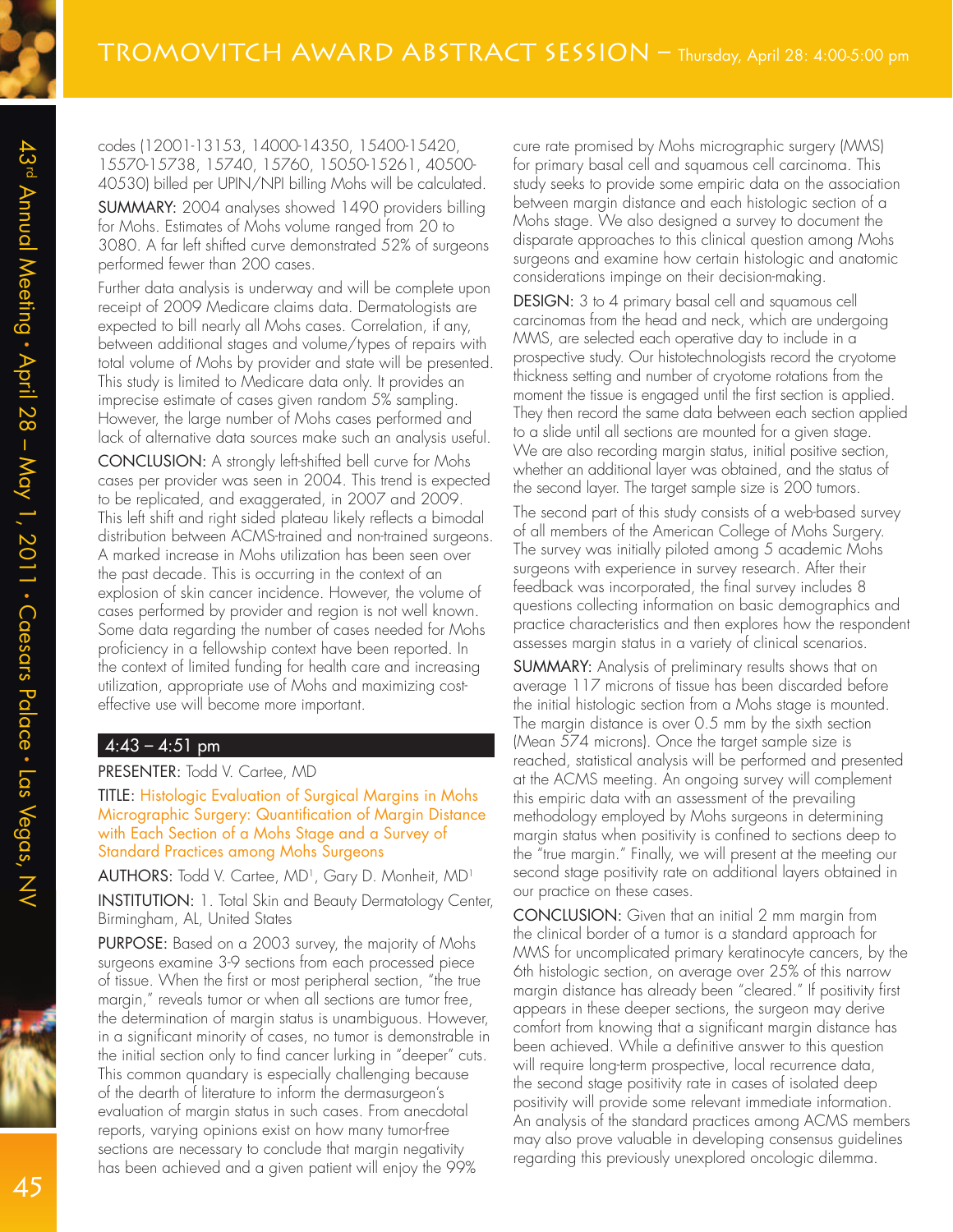

#### $4:51 - 4:59$  pm

#### PRESENTER: Joshua A. Tournas, MD

#### TITLE: Patient Specific Factors Influencing Incidence of High-Risk Histologic Features in Cutaneous Squamous Cell Carcinoma (cSCC) – A Retrospective Pilot Study

AUTHORS: Maulik M. Dhandha<sup>3</sup> , Joshua A. Tournas, MD<sup>1</sup> , Eric S. Armbrecht, PhD<sup>2</sup>, Scott W. Fosko, MD<sup>1</sup>

INSTITUTIONS: 1. Dermatology, Saint Louis University, Saint Louis, MO, United States 2. Outcomes Research, Saint Louis University, Saint Louis, MO, United States 3. School of Medicine, Saint Louis University, Saint Louis, MO, United **States** 

PURPOSE: Cutaneous squamous cell carcinoma (cSCC) accounts for 20% of cutaneous malignancies and is the second leading cause of cancer in Caucasians. Histologic features of cSCC portending a higher risk of metastasis have been well-described, and include perineural invasion, perineural inflammation, lymphovascular invasion, poorly differentiated tumor, and acantholytic tumor. The current study aims to identify which preoperative and intraoperative factors predict high-risk histologic behavior under the microscope.

Local metastasis of cSCC usually occurs within the first two years after diagnosis, although late presentation up to 8 years has also been reported. The management of metastatic disease is difficult and the prognosis is often quite poor. Within our institution patients with high risk cSCC are usually managed in a multidisciplinary approach from the onset, something that is not uniformly practiced across academic medical centers. It is hoped that the findings of this study and subsequent expansions will allow detection of those high risk tumors with metastatic potential earlier in the course of treatment so appropriate referrals and investigations can be made.

DESIGN: Patient and tumor specific information was collected from a total of 391 patients treated in our institution in 2008 and 2009. Patient specific information included gender, occupation, immune status, use of sunscreen, exposure to radiation, and use of tanning bed. Tumor specific information included type of cSCC, time elapsed before presentation at clinic, primary vs. recurrent, laterality, site, associated symptoms, visual appearance (scar vs. clinical tumor), pre- and post-operative size, number of Mohs stages until clearance, depth of Mohs defect, perineural inflammation, perineural invasion, and lymphovascular invasion. High risk histologic factors were defined as tumors with at least one of the following: perineural invasion, perineural inflammation, lymphovascular invasion, acantholytic tumor, or poor degree of differentiation.

Statistical analysis was performed using SPSS software (SPSS Inc., Chicago). The tumors were divided into histologically low risk and high risk groups based on the above criteria. T-test for independent sample for means was used for continuous variables and chi-square tests were used for categorical variables. Differences were considered significant at  $\alpha \leq 0.05$ .

SUMMARY: Statistically significant differences in incidence of high risk histologic findings were found with larger preoperative size, larger post-operative size, increasing number of Mohs stages needed to clear tumor, and tumor penetrating tissue layers deeper than dermis and fat. Interestingly, tanning bed use was found to be inversely related to high risk histologic findings, with more high risk tumors among nonusers.

No significant difference was found in the proportion of low risk and high risk tumor incidence with regard to gender, indoor vs. outdoor occupation, radiation exposure, immune status, sunscreen use, primary vs. recurrent tumor, presence of clinical tumor at time of surgery, laterality, or body site.

CONCLUSION: The current pilot study represents all cSCC patients treated during the two years 2008 and 2009 in our institution. Interesting correlations particularly between tumor "width" and tumor "depth" and histologic aggressiveness may help target early interventions in the future with regard to screening for metastasis. It is our hope that identifying such patients early in the course of their disease will lead to increased detection of early or occult metastatic disease and lead to better patient outcomes via early intervention and definitive treatment.

Limitations of the current study include smaller sample size, given the fact that by the aforementioned criteria approximately 15% or 59 tumors qualified as histologically high risk. Factors considered likely to be related to high risk features such as recurrence and tanning bed use similarly were infrequently seen as well, which may or may not be true with a larger sample size. Plans are underway to expand our database retrospectively, which may in turn increase the power of some of our analyses and further refine and support the results obtained from the current data.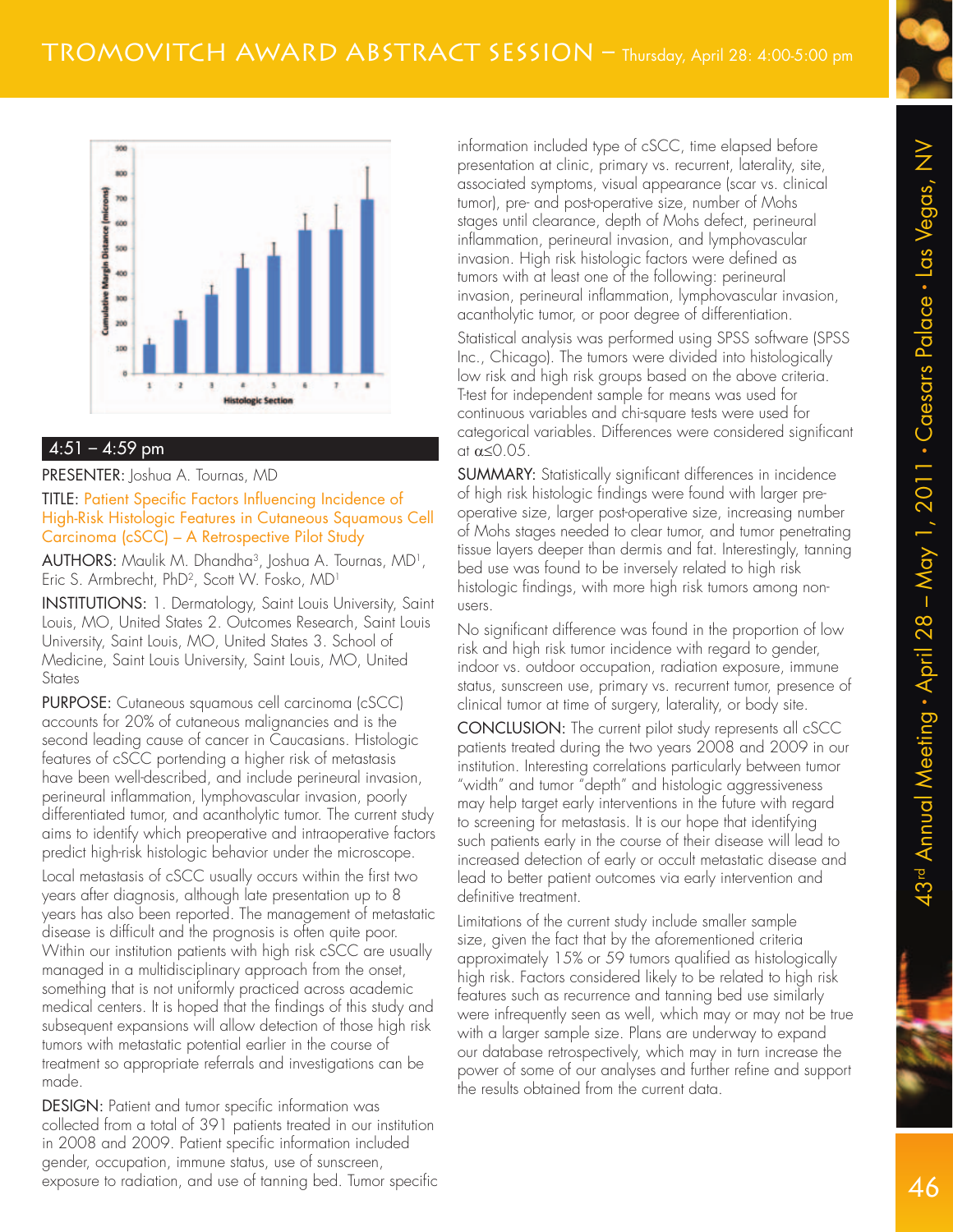#### $4:02 - 4:10 \text{ pm}$

#### PRESENTER: Kurtis B. Reed, MD

#### TITLE: The Rising Incidence of Malignant Melanoma among Young Adults

**AUTHORS:** Kurtis B. Reed, MD<sup>1</sup>, Jerry D. Brewer, MD<sup>1</sup>, Lawrence E. Gibson, MD<sup>1</sup>, Kariline Bringe, BS<sup>2</sup>, Crystal Pruitt, BS<sup>2</sup>, Christine M. Lohse, BS<sup>3</sup>

INSTITUTIONS: 1. Department of Dermatology, Mayo Clinic, Rochester, MN, United States 2. Mayo Medical School, Rochester, MN, United States 3. Statistics, Mayo Clinic, Rochester, MN, United States

PURPOSE: This epidemiologic study estimated the incidence of malignant melanoma in young adults 15-39 years old, in the County, from 1970-2009. The overall incidence of malignant melanoma is increasing in both adults and children. While the incidence of melanoma among young adults has been reported from national cancer registries, no populationbased study has yet estimated the incidence among this age group. This study provides data regarding the populationbased incidence of melanoma among patients 15-39 years old, and reports trends in the change in incidence.

DESIGN: The County is an ideal setting for epidemiologic studies. The vast majority of medical care is provided by a limited number of providers. The Rochester Epidemiology Project (REP) is a linkage of medical data from almost all sources of medical care available to the local population of the County.

The County residents were identified from the REP databases with a confirmed first lifetime diagnosis of cutaneous melanoma between 15 and 39 years old, with date of diagnosis between January 1, 1970 and December 31, 2009. Age- and sex-specific incidence rates per 100,000 person-years were calculated, with the denominator obtained from decennial census data during this period. The relationships between the incidence of malignant melanoma and age at diagnosis, sex, and calendar year of diagnosis were assessed by fitting generalized linear models. Incident cases were grouped into four calendar year intervals (1970- 1979, 1980-1989, 1990-1999, 2000-2009). Diseasespecific survival was estimated using the Kaplan-Meier method. Associations of calendar year of diagnosis with death from disease were evaluated using Cox proportional hazards regression models and summarized with hazard ratios and decade specific mortality rates.

SUMMARY: The population-based incidence of melanoma among young adults has increased from approximately 4.3/100,000 people in the 1970's to 27.6/100,000 in the 2000's. This increase is most marked among young females, with an approximately 8-fold increase in incidence from the 70's to the 2000's, compared to a 4-fold increase among young men.

The overall estimated disease-specific 5-year survival was 97%. 5-year survival increased from an estimated 91% in

the 1970's to 100% in the 2000's. The hazard ratio for the association of calendar year of diagnosis with death from malignant melanoma was 0.91 (95% CI 0.85 – 0.98; p=0.013), indicating that each 1-year increase in calendar year of diagnosis was associated with a decreased risk of death from melanoma. There were no statistically significant interactions among age at diagnosis, sex, and calendar year of diagnosis.

CONCLUSION: The incidence of malignant melanoma among young adults is increasing exponentially. This increase is most pronounced among young females. While the incidence is increasing, the risk of disease-specific death is decreasing, suggesting possible improved surveillance, earlier treatment, and increased awareness and education.

This retrospective, population-based study was not designed to assess potential risk factors associated with the increased incidence. Other investigators have found that certain highrisk behaviors, such as excessive sun exposure and artificial indoor ultraviolet tanning, are increasingly common among adolescents and young adults, and may contribute to the findings in this study.



### $4:10 - 4:18$  pm

PRESENTER: Kate V. Viola, MD, MHS

#### TITLE: The Use of Mohs Micrographic Surgery for the Treatment of Non-melanoma Skin Cancers in the Medicare Population

AUTHORS: Kate V. Viola, MD, MHS<sup>1</sup> , Mamta B. Jhaveri<sup>2</sup> , Ryan B. Turner, MD<sup>1</sup> , Daven N. Doshi, MD<sup>1</sup> , Cary P. Gross, MD<sup>3</sup>

INSTITUTIONS: 1. Dermatology, Albert Einstein College of Medicine, Bronx, NY, United States 2. University of Maryland School of Medicine, Baltimore, MD, United States 3. Cancer Outcomes, Policy, and Effectiveness Research (COPPER) Center, Yale University School of Medicine, New Haven, CT, United States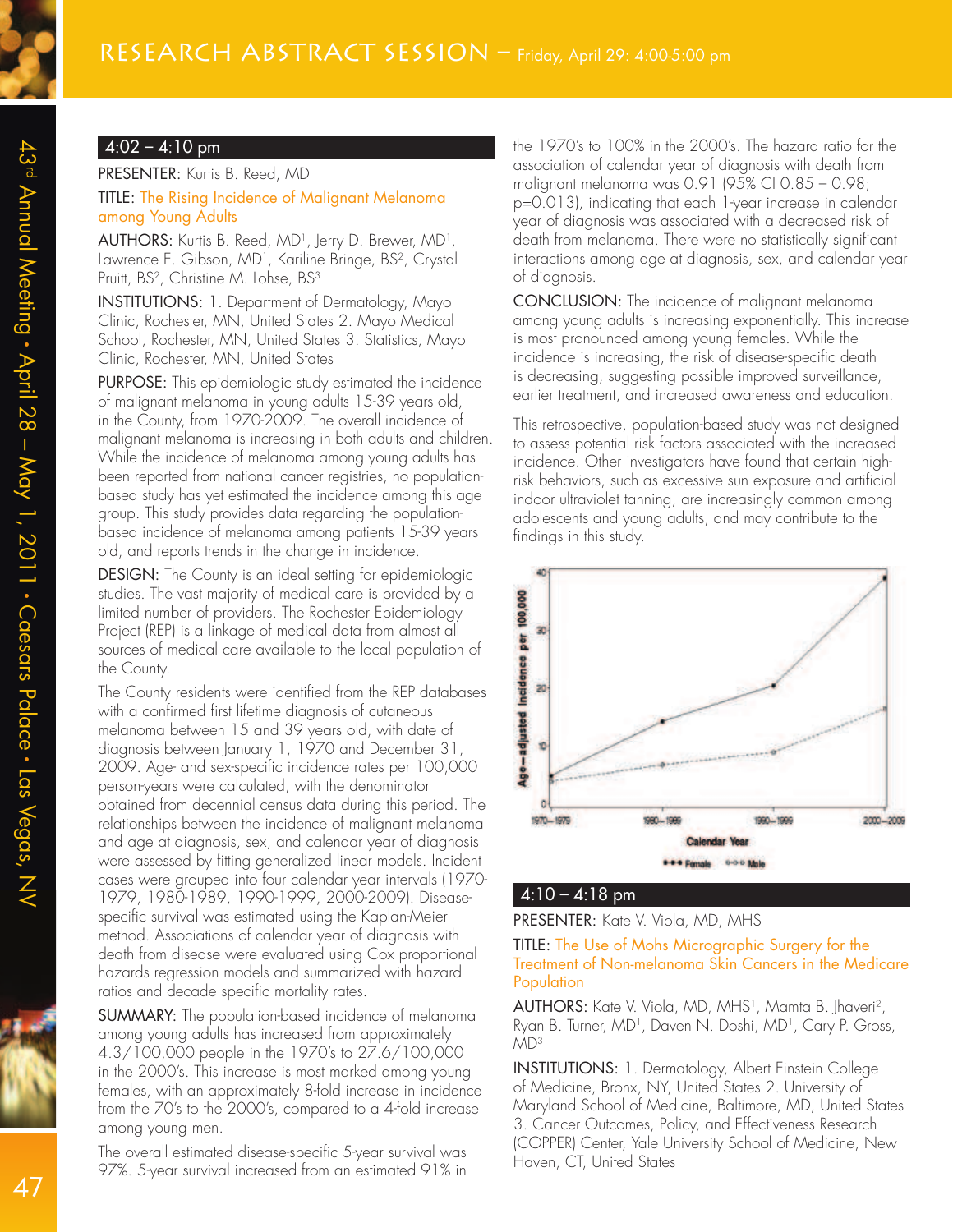PURPOSE: Mohs micrographic surgery (MMS) is associated with low recurrence rates and optimal preservation of normal tissue. The American Academy of Dermatology has set forth guidelines for the use of MMS in patients with skin cancer where adequate excision and negative margins is essential. Little is known about current physician practices for patients with non-melanoma skin cancers (NMSC) undergoing surgical treatment. Our objective was to identify Medicare utilization rates of MMS and other surgical interventions for the treatment of NMSC over time, as well as to identify patient, tumor and geographic determinants associated with treatment choice.

DESIGN: We performed a retrospective review of Medicare beneficiaries receiving surgical intervention for the treatment of NMSC from 2001 through 2006 utilizing a 5% random sample of Medicare claims data from the Surveillance, Epidemiology and End Results (SEER) database, representing 26% of the US population and 16 national cancer registries. Our cohort included patients who had ICD codes for NMSC and CPT codes for surgical treatment of NMSC including MMS, wide excision, and simple excision. We performed a bivariate analysis between surgical procedure types (MMS versus other surgical excision) for variables including age, gender, race, tumor location, and geographic region. We also calculated the Mohs surgeon density by SEER region in 2004 and current 2010 density by state.

SUMMARY: There were 26,931 persons surgically treated for NMSC from 2001 to 2006, of which 9,802 (36%) received MMS. From 2001 to 2006, the total utilization of surgical treatment increased, primarily due to the increase in MMS over time. In 2001, every 0.7 of 100 Medicare beneficiaries received MMS treatment for NMSC. This number doubled by 2006 (1.5 of 100 beneficiaries). A similar percentage of men and women received MMS (37%, 36% respectively); however a higher proportion of MMS was performed in younger individuals. MMS comprised >50% of all surgeries performed on the head and neck compared to 9-12% of the surgeries performed on the trunk and extremities. Atlanta had the highest proportion of NMSC patients treated with MMS (45%). SEER Regions with similar utilization rates included New Jersey (43%) and Los Angeles (42%). Areas with lower MMS utilization included Louisiana (11%), Hawaii (19%), and New Mexico (23%). Mohs surgeon density within the SEER regions was highest in the San-Jose Monterey region and Rural Georgia (0.142 and 0.103 surgeons per 1,000 Medicare beneficiaries respectively); whereas Detroit and Los Angeles County had the lowest density of Mohs surgeons (0.003 and 0.007, respectively). When plotting surgeon density versus MMS utilization by SEER region, we demonstrated an inconsistent correlation between surgeon density and MMS utilization rates. In our bivariate analysis, age, race, regional demographics and lesion location were significantly associated with utilization of MMS for skin cancer treatment (all p<0.001).

CONCLUSION: Our study demonstrated that 36% of all Medicare recipients with NMSC were surgically treated with MMS between 2001 and 2006. The number of Medicare beneficiaries receiving MMS for NMSC doubled over this time period. We also found significant differences in utilization rates depending on lesion location, favoring MMS when treating the face. Geographical utilization significantly varied by SEER region, although the density of Mohs surgeons did not consistently correlate with MMS utilization rates. To our knowledge this is only study examining the national utilization pattern of MMS for NMSC.

Figure 1. Annual Treatment intensity for each surgical type.



Treatment intensity was calculated by dividing the total number of each procedure by the total number of Medicare beneficiaries each year multiplied by 100.

### $4:18 - 4:26$  pm

PRESENTER: Adam Ingraffea, MD

#### TITLE: The Significance of Floaters in the Nicks of Mohs Frozen Sections

**AUTHORS:** Rawn Bosley<sup>1</sup>, Hugh M. Gloster, Jr., MD<sup>1</sup>, Adam Ingraffea, MD<sup>1</sup>

INSTITUTION: 1. University of Cincinnati, Cincinnati, OH, United States

PURPOSE: The purpose of this study is to determine the clinical significance of "floaters" within the nicks (score marks) of Mohs frozen sections and whether their presence necessitates further surgical excision.

DESIGN: During microscopic examination of frozen sections during Mohs surgery, the surgeon may notice islands of tumor cells "floating" within the orientation nicks. These "floaters" frequently induce the surgeon to excise more tissue because of reluctance to conclude that a patient is tumor-free with the continued presence of tumor cells on the frozen section, despite the theoretical and highly probable possibility that tumor cells were implanted from the surface of the specimen to the deep margin by the #15 blade or half razor blade during accentuation of the nicks. The nicks are often accentuated prior to frozen section processing to permit adequate penetration of colored dye into the tissue, which improves visualization during microscopic examination. It has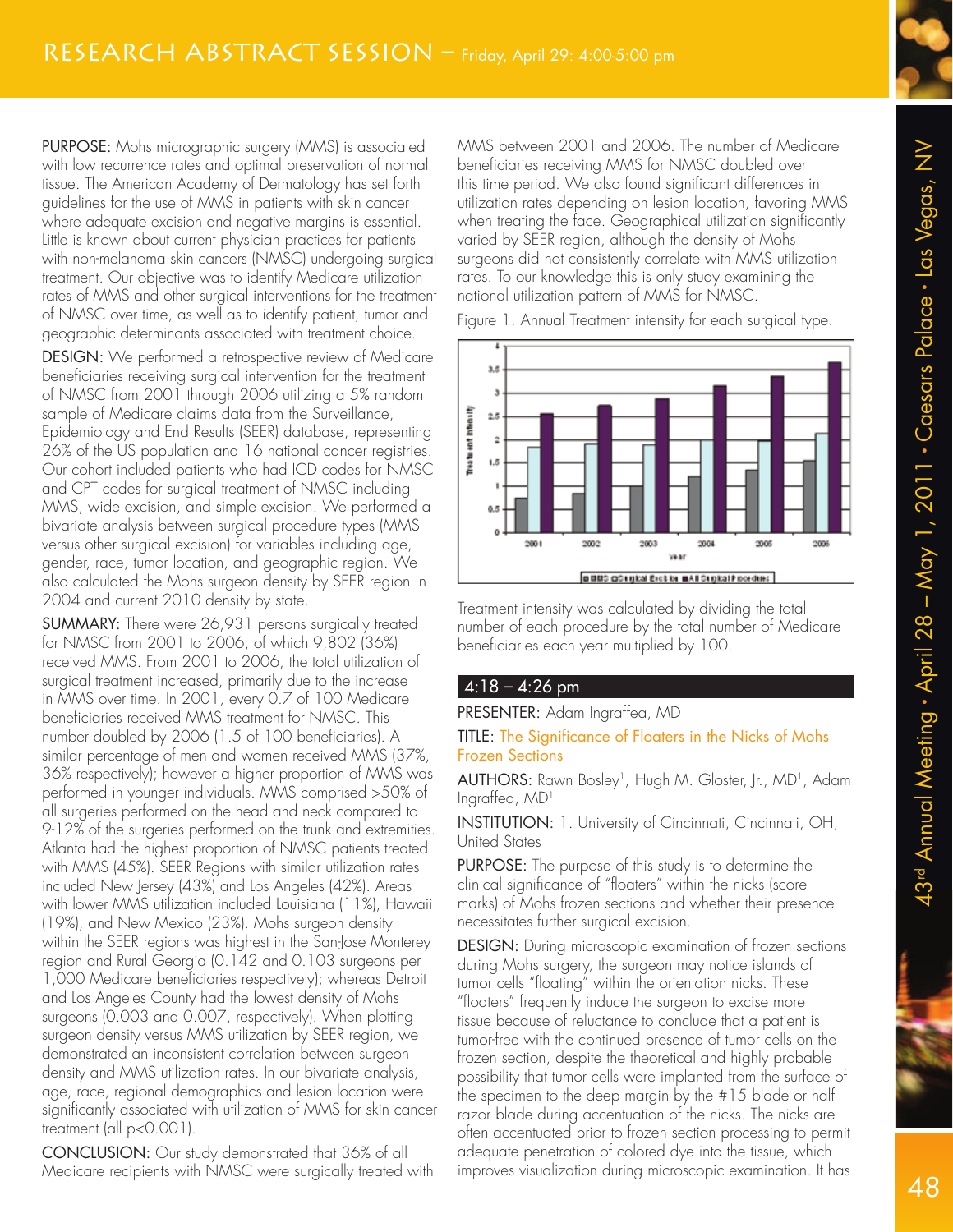been the author's practice to take an additional layer during Mohs surgery if a floater is seen in one of the nicks during microscopic examination.

Frozen sections from 40 patients who underwent Mohs micrographic surgery for basal cell carcinoma were included in the study. All frozen sections, which were examined by the author, were noted to have islands of basal cell carcinoma within one of the inked nicks. Once a "floater" was located microscopically, it was marked on the Mohs map and an additional 1mm layer of tissue was excised around and under corresponding nick on the wound edge of the patient. This additional layer of tissue was then taken to the lab for traditional horizontal section tissue processing, except the histotechnician was instructed to cut through and prepare sections of the entire tissue block to search for the presence of residual tumor.

SUMMARY: After microscopic examination, none of the 40 additional frozen sections were found to contain residual basal cell carcinoma.

CONCLUSION: This study provides evidence that floaters in the nicks of Mohs frozen sections do not indicate residual tumor in the patient and are probably implanted during accentuation of the nicks. The presence of residual tumor cells within nicks on frozen sections should not induce the Mohs surgeon to take an additional layer of tissue, thus permitting further conservation of normal tissue, which is one of the main advantages of Mohs micrographic surgery.

### $4:26 - 4:34$  pm

PRESENTER: Heidi Anderson-Dockter, MD

#### TITLE: Diagnostic Utility of Cytokeratin 17 Immunostaining in Morpheaform Basal Cell Carcinoma and for Detecting Single Tumor Cells at the Margin

AUTHORS: Heidi Anderson-Dockter, MD<sup>1</sup> , Todd Clark, MD<sup>1</sup> , Jisun Cha, MD<sup>1,2</sup>, Satori Iwamoto, MD, PhD<sup>1,2</sup>, David Fiore<sup>1,</sup> 2 , Vincent Falanga, MD1,3

INSTITUTIONS: 1. Dermatology and Skin Surgery, Roger Williams Medical Center, Providence, RI, United States 2. NIH Center of Biomedical Research Excellence, Roger Williams Medical Center, Providence, RI, United States 3. Dermatology, Boston University School of Medicine, Boston, MA, United States

PURPOSE: The morpheaform subtype of BCC often presents a diagnostic histological challenge, and its true margin or extent may be difficult to determine with accuracy. This tumor may also be difficult to distinguish from other adnexal neoplasms having a more benign clinical course. Previous published work has shown that cytokeratin 17 (K17) expression is increased in basal cell carcinoma (BCC). Our aim was to first confirm the uniform and marked expression of K17 in BCC, across the subtypes of superficial, nodular and morpheaform variants. Secondly, we analyzed the expression of K17 in BCC and compared this to two other but benign adnexal neoplasms.

DESIGN: Tissue specimens from each tumor category (the three BCC subtypes, desmoplastic trichoepithelioma, and trichoblastoma) were randomly collected unselectively and were immunolabeled and scored for K17 expression by intensity and extent of immunostaining.

**SUMMARY:** Our results indicate that K17 is a very useful marker in the identification and outlining of BCC. Moreover, in morpheaform BCC, K17 immunostaining was able to clearly detect individual putative tumor cells (78% of specimens) well away from the dermal tumor strands and margins that otherwise had initially seemed well defined by hematoxylin and eosin staining alone. In addition, we report that the increased expression of K17 in morpheaform BCC is capable (100% of specimens; p<0.0001) of distinguishing this tumor from desmoplastic trichoepithelioma, a neoplasm that often mimics BCC clinically and histologically.

CONCLUSION: We propose that our findings with K17 immunostaining could improve the diagnostic and clinical management of patients with these tumors.

#### $4:34 - 4:42$  pm

PRESENTER: Jeremy S. Bordeaux, MD, MPH

TITLE: Increased Dermatologist Density Associated with Reduction in Melanoma Mortality

**AUTHORS:** Savina Aneja<sup>1</sup>, Sanjay Aneja<sup>3</sup>, Jeremy S. Bordeaux, MD, MPH<sup>1,2</sup>

INSTITUTIONS: 1. Case Western Reserve School of Medicine, Cleveland, OH, United States 2. Dermatology, University Hospitals Case Medical Center, Cleveland, OH, United States 3. Yale University School of Medicine, New Haven, CT, United States

PURPOSE: We sought to determine the association between dermatologist density and melanoma mortality in US counties. We also examined the effect of age, race, education, income, unemployment rate, health insurance rate, density of primary care physicians, melanoma incidence, county demographics (metropolitan vs. non metropolitan), access to hospitals with oncologic services and health professional shortage area classification on melanoma mortality.

DESIGN: Data were collected from the Area Resource File, US Centers for Disease Control, and National Cancer Institute's Surveillance, Epidemiology, and End Results and National Program for Cancer Registries. Multivariate analysis was performed to determine factors that are associated with melanoma mortality.

SUMMARY: Multivariate analysis demonstrated that the presence of >0 to 1 dermatologist per 100,000 people was associated with a 35% reduction in melanoma mortality (95% CI 13.4% to 56.6%) when compared to counties with no dermatologist. The presence of  $>1$  to 2 dermatologists per 100,000 people was associated with a 53% reduction in melanoma mortality (95% CI 30.6% to 75.4%). Having more than 2 dermatologists per 100,000 people did not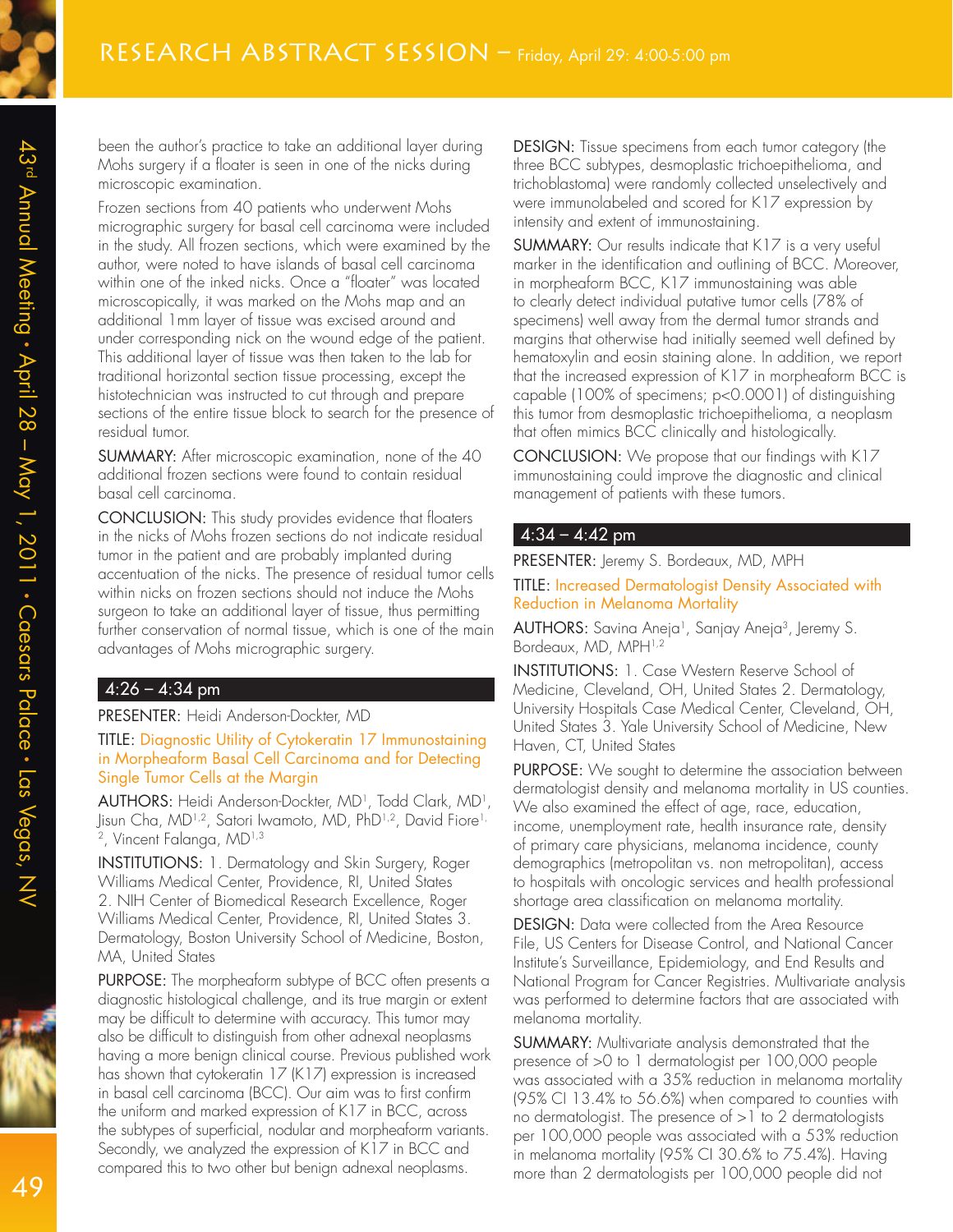further decrease melanoma mortality. Melanoma mortality was also decreased in metropolitan counties (30.3%, 95% CI 17.3% to 43.3%) and in counties where there are hospitals with oncology departments (1.9%, 95% CI 0.6% to 3.1%). Melanoma mortality rates were increased in counties with higher incidence of melanoma (2.3%, 95% CI 1.6% to 3.1%), greater Caucasian population (1.5%, 95% CI 1.1% to 1.9%), and greater health insured populations (1.5%, 95% CI 0.2% to 2.8%). Age, education, income, primary care provider density, health professional shortage area classification, and unemployment rate were not associated with melanoma mortality.

CONCLUSION: We found that a greater dermatologist density is associated with a significant reduction in melanoma mortality when compared to counties that lacked a dermatologist.

#### $4:42 - 4:50$  pm

PRESENTER: Sean R. Christensen, MD, PhD TITLE: Histopathologic Assessment of Hair Follicle Involvement in Bowen's Disease: Implications for Treatment Approach

AUTHORS: Sean R. Christensen, MD, PhD<sup>1</sup> , Jennifer M. McNiff, MD<sup>1</sup>, Sumaira Z. Aasi, MD<sup>1</sup>, Allison M. Hanlon, . MD, PhD<sup>1</sup> , David J. Leffell, MD<sup>1</sup>

INSTITUTION: 1. Dermatology, Yale University, New Haven, CT, United States

PURPOSE: Bowen's disease (cutaneous squamous cell carcinoma in situ) has been reported to have the potential to extend deeply into the hair follicle and sebaceous gland, but the relative incidence of this feature has not been quantified. Deep follicular extension has been cited as one reason why non-excisional treatment may result in a higher recurrence rate. The purpose of this study was to define the frequency of deep follicular involvement in histopathologic specimens of Bowen's disease.

DESIGN: All cases with a diagnosis of Bowen's disease (n = 175) treated with Mohs microscopically controlled surgery (MMCS) at one institution over a six month period were retrospectively reviewed, and cases with positive margins on any stage (n = 60 cases) were selected for analysis. MMCS histopathologic specimens with evidence of Bowen's disease were reviewed by three Mohs surgeons and one dermatopathologist in a blinded fashion and scored for involvement of Bowen's disease in the follicular infundibulum and the deeper pilosebaceous unit below the level of the sebaceous duct. Bowen's disease was defined as disordered epidermal maturation with cytologic atypia affecting the entire thickness of the epidermis. Cases that did not meet criteria for Bowen's disease  $(n = 7)$ , cases with evidence of invasive squamous cell carcinoma  $(n = 2)$ , cases without pilosebaceous units within 2 mm of Bowen's disease (n = 8), and cases without preserved tissue specimens  $(n = 1)$ were excluded. Pairwise comparison of agreement between

readers was performed with Cohen's kappa coefficient and total agreement between readers was expressed as a percentage.

SUMMARY: Four readers scored 42 cases with 59 tissue specimens. The majority of cases were located on the head and neck (88.1%). Bowen's disease involving the deep pilosebaceous unit below the level of the sebaceous duct was observed in 8.33% of cases (range for each reader, 4.76 – 11.9%) and 6.36% of specimens (range, 3.39 – 10.2%). Involvement of the superficial follicular infundibulum was more common, and was observed in 61.3% of cases (range, 19.0 – 81.0%) and 56.4% of specimens (range, 15.3 – 76.3%). A consistent finding in several specimens was prominent cytologic atypia and disordered maturation of the interfollicular epidermis and the upper follicular infundibulum that abruptly normalized just above the level of the sebaceous duct (Figure 1). Concordance among the four readers was variable. Agreement for deep follicular involvement was 69.5%, with pairwise kappa coefficients from -0.012 to 0.210. Agreement for infundibular involvement was 44.4%, with pairwise kappa coefficients from 0.012 to 0.280. There was no significant correlation between deep follicular involvement and lesion size, final defect size, number of Mohs stages or lesion location.

CONCLUSION: Deep extension of Bowen's disease along pilosebaceous units is an uncommon finding. Although cytologic atypia and disordered maturation frequently involved the interfollicular epidermis and follicular infundibulum, these changes did not extend below the level of the sebaceous duct in the majority of our cases. This suggests that non-excisional ablative therapies may be appropriate for Bowen's disease in certain clinical situations, as has been suggested in the literature. Further studies will be required to determine the long-term efficacy of such treatments. Intraoperative tissue specimens from MMCS were selected for this study because typical shave biopsy specimens are not of adequate depth to assess the entire pilosebaceous unit. One limitation of the study design, however, is the selective examination of the peripheral margins of the tumor and the inherent assumption that these specimens are representative of the entire lesion. Further studies are planned to assess the entire volume and distribution of Bowen's disease with systematic sampling throughout the tumor.



Figure 1. Bowen's disease involving the superficial follicular infundibulum without extension to deeper portions of the follicle.